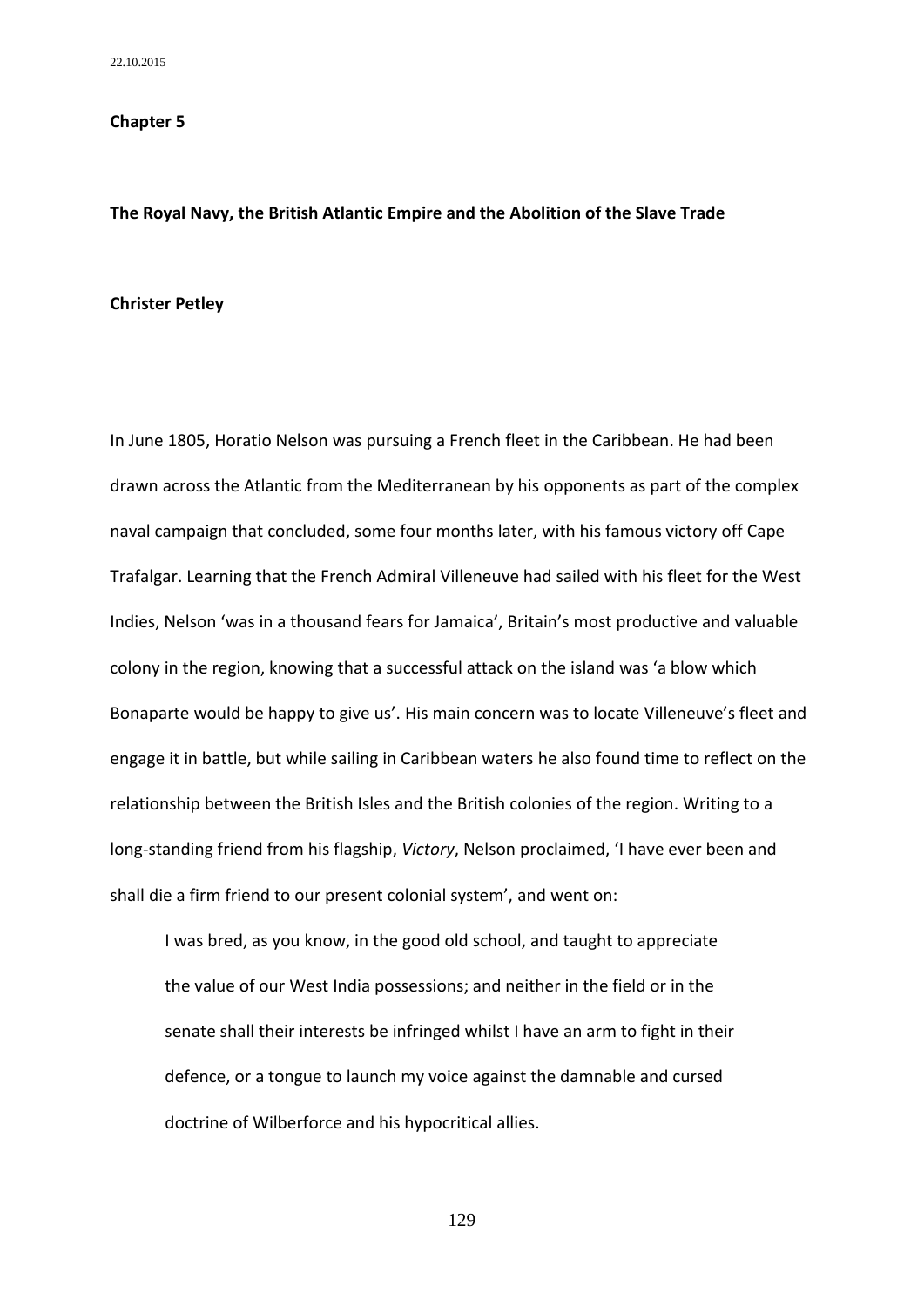His correspondent was a sugar planter named Simon Taylor – a lynchpin in the transatlantic anti-abolitionist lobby that stood staunchly opposed to William Wilberforce's efforts to end the slave trade. Nelson confided to this wealthy and influential colonial slaveholder his hope that 'kind Providence may some happy day bless my endeavours to serve the public, of which the West India colonies form so prominent and interesting a part'.<sup>1</sup> For a man who 'was often guarded' about what he wrote in his letters, this was a very open expression of views. To Nelson, the white British colonists of the Caribbean were part of the wider British public, the colonies themselves of intrinsic value to the British nation and abolitionism, personified by Wilberforce, 'cursed' and 'hypocritical'. But while they were forcefully put, such ideas were unexceptional, particularly among naval officers like Nelson who had spent several years on one of the West Indian stations, forming strong affiliations with the white slaveholding colonists of the region.<sup>2</sup>

This chapter explores the sort of support for the British West Indian planters and opposition to abolitionism that Nelson expressed. It pays particular attention to the intersection between naval matters and the debate over the British slave system during the period between the 1780s and the abolition of the slave trade in 1807, arguing that apologia for the slave trade had a strong influence on debates about the future of the empire. These drew on deep-rooted principles about the value to the nation of the British colonies in the Caribbean and of the trade with the West Indies carried on by British merchant ships, part of a merchant marine that provided the expertise and manpower essential to the rapid and successful mobilisation of the Royal Navy. Such arguments in defence of the existing British slave system were articulated by a much broader constituency than just those with a direct material stake in colonial plantation slavery, and they served for a long time to rebut calls for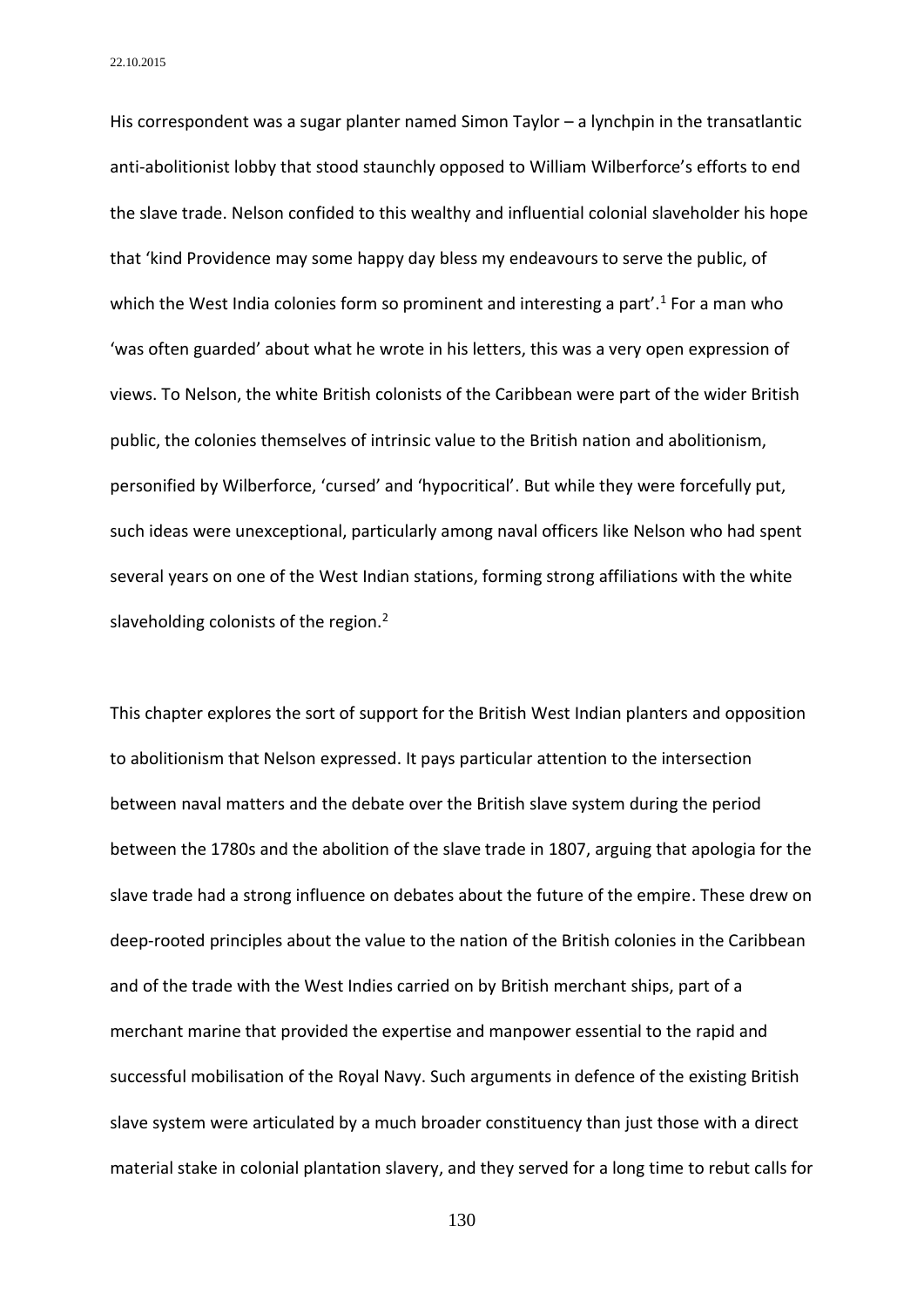reform. However, the Haitian Revolution, the British victory at Trafalgar and revisions to the abolitionists' arguments had all helped to neutralise the influence of such 'old school' naval arguments in defence of the slave trade by the time that parliament finally abolished it in 1807.

To understand how the navy featured in the trans-imperial dispute about the slave trade it is necessary to examine how statesmen and other commentators perceived the interwoven questions of British sea-power, national security and colonial affairs. We must therefore seek to draw connections between scholarship on naval history, imperial history and the history of abolition. Naval historians, including N. A. M. Rodger and Daniel Baugh, have studied how a British maritime system of overseas trade shaped naval policy and resulted in what Baugh calls a 'blue-water policy', in which the Royal Navy became the first line of British defence against foreign attack.<sup>3</sup> Kathleen Wilson, David Armitage and other historians interested in the relationship between Britain and its empire, have written about the escalation of a British blue-water patriotism by the middle of the eighteenth century: a view of the empire that celebrated overseas commerce, maritime power and an extended British Atlantic community – a community that included the inhabitants of the British Isles as well as transatlantic colonists.<sup>4</sup> There is also a rich scholarship on the ways in which that community tore itself apart in the era of the American Revolution and on the formation of new British patriotic imperial ideas and identities towards the end of the eighteenth century. <sup>5</sup> Such work provides valuable context for our understanding of the debate over the future of the British slave system, including the abolition of the slave trade in 1807 and of slavery itself during the 1830s.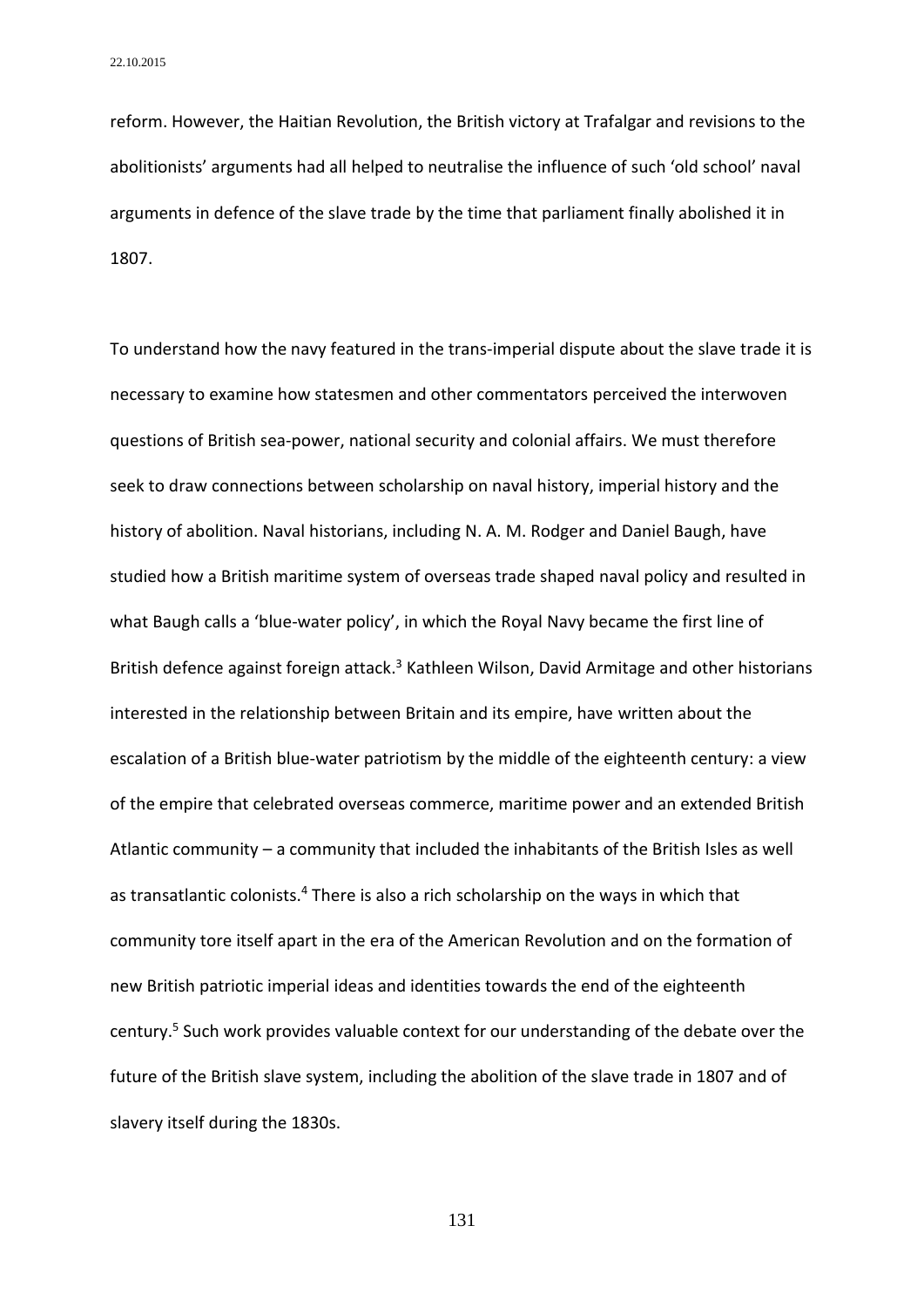The abolition debates convulsed the British Atlantic world in the late 1780s and during the turbulent period that followed. These debates were informed by the blue-water ideals examined by Baugh, Wilson and Armitage, but while contemporaries were acutely aware that the navy was instrumental to the empire and that naval affairs were of central importance to discussions about colonial slavery, few historians have studied this theme. Abolition has, of course, attracted a great deal of attention, but until fairly recently scholars have tended to concentrate on abolitionist organisation and argument.<sup>6</sup> New studies by David Lambert, David Beck Ryden and Srividhya Swaminathan, among others, have focused instead on proslavery networks and rhetoric.<sup>7</sup> Such work has started to demonstrate how slaveholding planters, slave merchants and their allies had a profound influence on the debate through targeted lobbying and sophisticated arguments about the value and purpose of the West Indian colonies to the British empire. Other recent work has highlighted the ways in which the ideas and actions of enslaved people, not least during the period of the Haitian Revolution, shaped the British debate about slavery.<sup>8</sup> This chapter seeks to take this further by focusing on how anti-abolitionists mobilised potent ideas about the navy and national security in defence of the slave trade and how abolitionists adapted those arguments to their own purposes as the circumstances of the colonies changed, during a period of war and revolution.

## *The maritime empire*

The eighteenth-century British 'empire of the sea' was varied and changing – consisting principally of the British Isles themselves, West African and Asian trading posts and various American colonies, each context undergoing alterations (and sometimes sudden transformations) in economic value, political arrangements and territorial extent. There was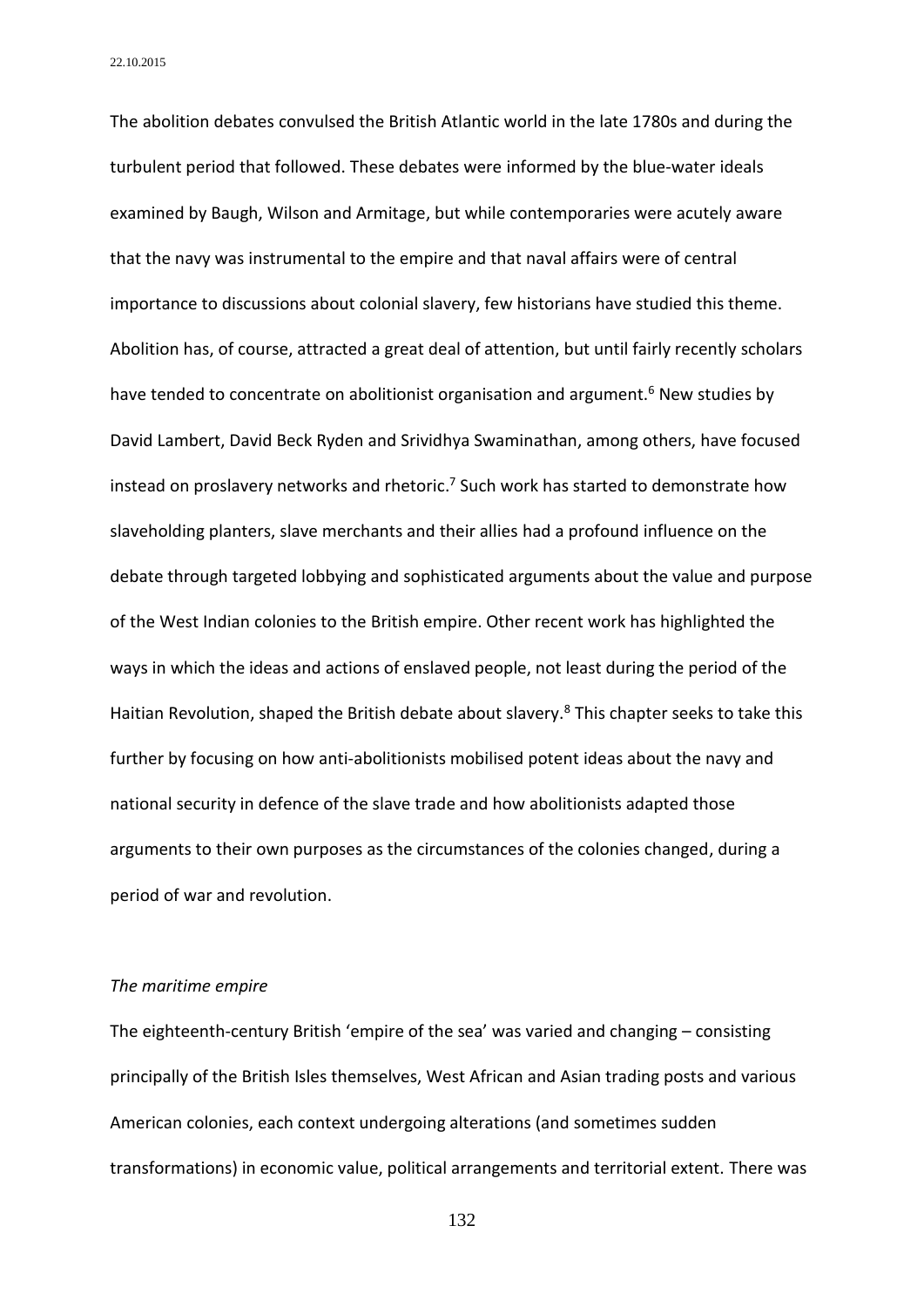no single imperial project either. Even though they conceived of the British Isles and transatlantic colonies as part of one large and complex system of commerce, governance and military power, British ministers and commentators disagreed over the relative importance of sections of the empire and over relations between them. As Stephen Conway's chapter in this volume demonstrates, conflicting ideas about the British Atlantic empire informed debates about the future of this broad transatlantic polity in the period of imperial crisis that preceded the American Revolution. That crisis and the conflict it produced was a major episode of what Steve Pincus identifies as an ongoing series of eighteenth-century debates 'over how best to organize and run the empire', which took place in the British Isles as well as across the Atlantic in the colonies.<sup>9</sup> And the struggle over the future of the British slave system was another important episode in this series of transatlantic British clashes about the character and trajectory of an empire that was, as Wilson puts it, a focus for a 'multiplicity of visions, aspirations and experience'.<sup>10</sup>

Despite this, there were legal frameworks and associated structures of thinking that gave shape and meaning to something that was otherwise continually changing and subject to debate. One thing that eighteenth-century Britons tended to agree about was that the success of their empire and the security of their nation were profoundly connected. Baugh notes that 'financial, maritime and naval capabilities were thoroughly interdependent', to the point that the empire served the navy just as much as the navy served the empire. The overseas empire was, for most of the eighteenth century, made up of trading posts and colonies that contemporaries tended to see as 'maritime', in the sense that their primary purpose was their contribution to British overseas commerce. Based around the seventeenth-century Acts of Navigation, this empire, despite undergoing rapid territorial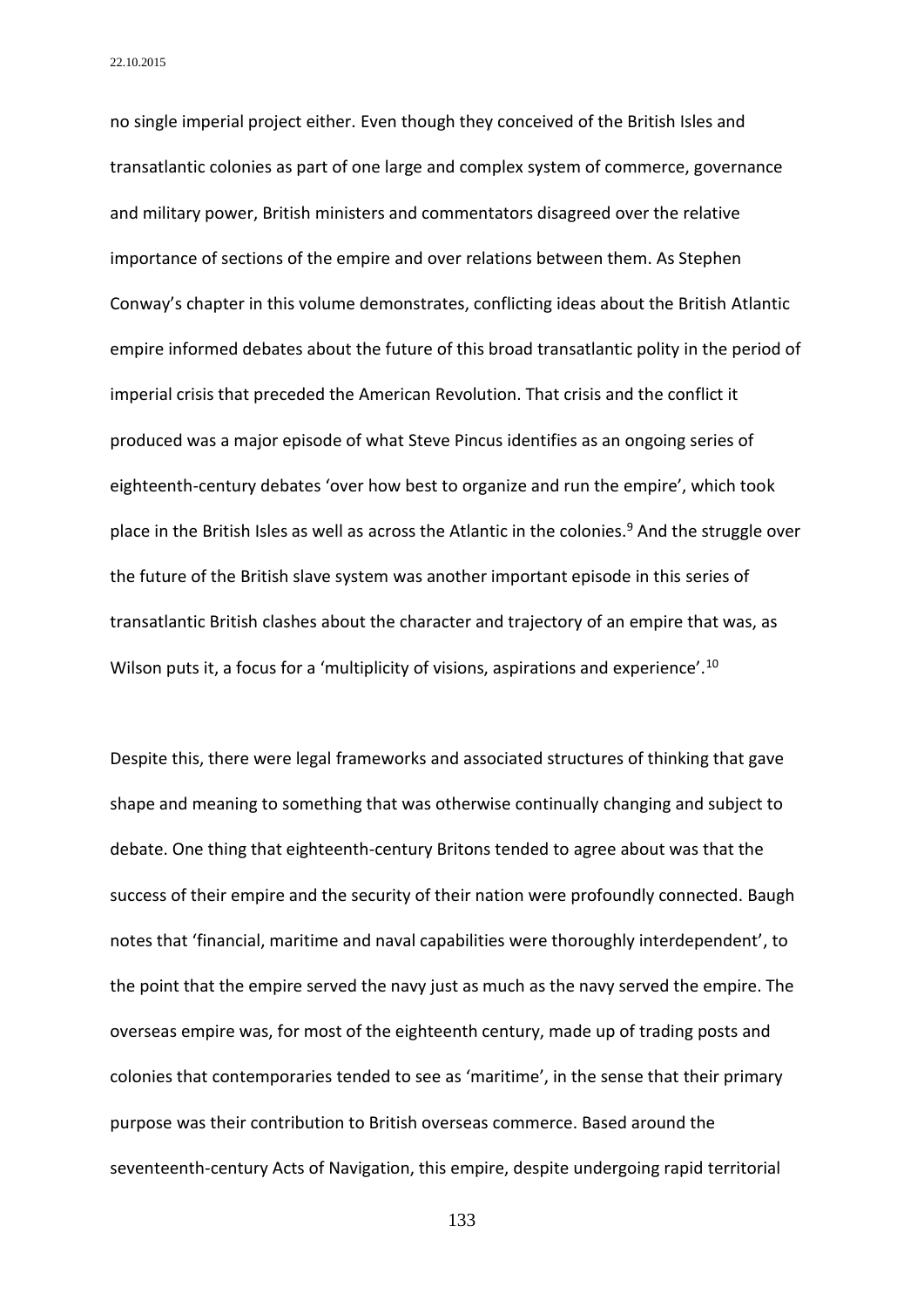expansion, remained – at least in the minds British government ministers – a commercial and maritime empire linked to the navy.<sup>11</sup>

The seventeenth-century Navigation Acts were an explicit and largely successful effort to institutionalise the relationship between empire and navy. The most important parts sought to ensure that commerce between British possessions was carried on in British ships manned by British crews. In return for trading in this exclusive way, colonial planters were given preferential treatment in home markets, where a system of protective duties gave their produce a virtual monopoly. Edmund Burke described the Navigation Acts as 'the cornerstone of the policy of this country with regard to its colonies'.<sup>12</sup> Baugh has called them 'the backbone of policy in the Atlantic empire'.<sup>13</sup> Jacob Price argues that in legal terms the empire 'as an effective jurisdiction' was in fact the creation of the Navigation Acts. They established a legal framework controlling British transoceanic trade into what contemporaries often called the 'navigation system', which remained firmly in place until the nineteenth century.<sup>14</sup> This system was the product of concerns about keeping a strong navy and training sailors who could be called on to defend the nation, and it ensured that the value to Britain of its transatlantic colonies went far beyond profits for merchants and prospects for migrants. Rodger puts it like this:

To a greater and greater extent, Britain's real wealth was generated, and seen to be generated, from a maritime system in which overseas trade created the income which paid for the Navy, merchant shipping trained the seamen which manned it, so that the Navy in turn could protect trade and the country.<sup>15</sup>

One of the fundamental assumptions of naval planning during the eighteenth century was that the expanding merchant marine acted as a nursery for British sailors, who could be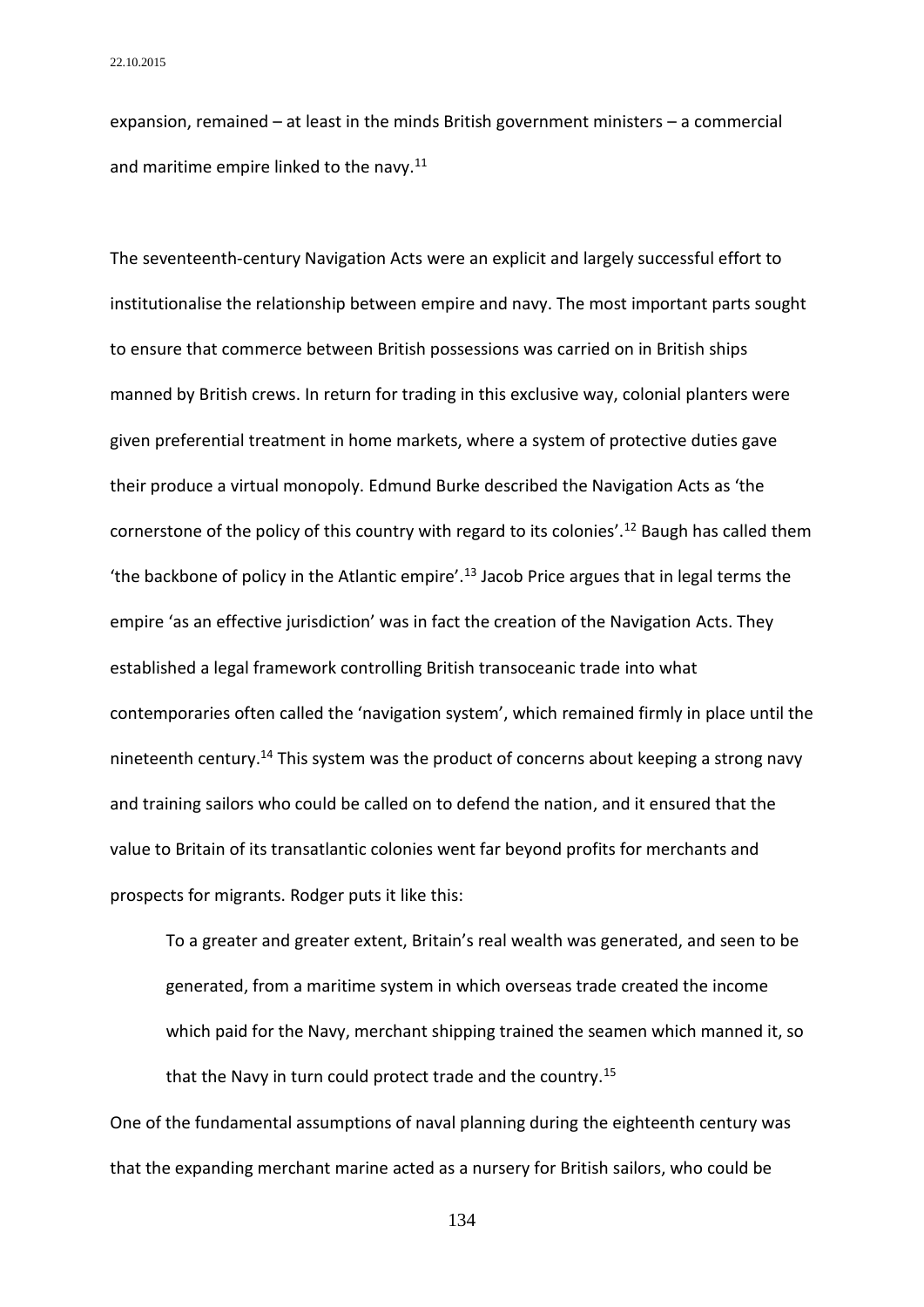pressed into national service when the country went to war. Rodger argues that 'few informed observers' would have disagreed with Lord Haversham on this question when he stated, in 1714, that 'Your trade is the mother and nurse of your seamen; your seamen are the life of your fleet; and your fleet is the security and protection of your trade: and both together are the wealth, strength and glory of Britain.<sup>'16</sup> In this formulation, 'the Atlantic empire was' as Baugh puts it, like 'a "back yard" in which the sinews of war were generated for use in the "front yard", that is to say, in Europe and European seas'.<sup>17</sup>

Desire for security and protection was heightened by the fact that Britain was a potentially vulnerable Protestant nation with powerful Catholic European neighbours. After 1688, British politicians were anxious to protect their revolution settlement of a constitutional Protestant monarchy, which seemed to ensure the much-vaunted liberties of British subjects: property rights, a powerful elected legislature and freedom before the law. For most of the eighteenth century, Britain was vulnerable to the wealth and military might of Catholic France, particularly when the French formed an alliance with Spain. The British army was only a medium-sized force by European standards, and no real match for the large conscript armies of continental Europe. Debate raged over how much of her military resources Britain should commit to theatres of warfare on the European continent, particularly given the commitments there of Hanoverian monarchs. But despite such tensions, from the time of the Restoration, successive British governments recognised the Royal Navy as the nation's main line of defence – a point of pride for many Englishmen, who tended to associate large standing armies with continental and Catholic despotism.18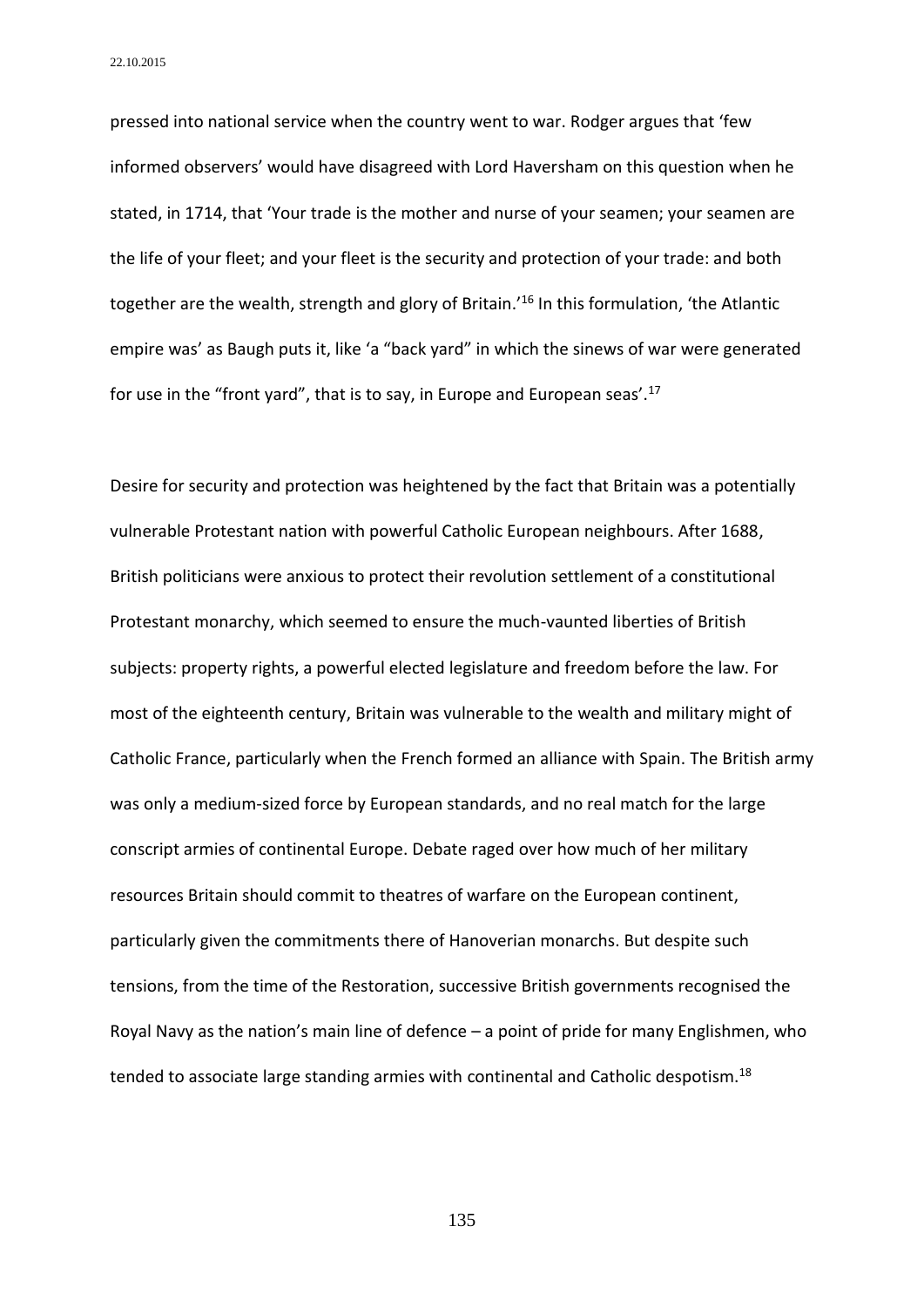Proud of their liberty but fearful that it was insecure, Protestant Britons understood that the main purpose of their navy was to defend the nation. The primary role of the Royal Navy was therefore not as a tool for overseas expansion, but defence of the kingdom and the security of its commerce were nevertheless synonymous. The government invested heavily in defence of its maritime trade on the western side of the Atlantic, particularly in the Caribbean, sending fleets and troops to protect its West Indian colonies and their trade as well as establishing naval bases and dockyards at Port Royal, Jamaica, and English Harbour, Antigua. After 1740, a Western Squadron patrolling the windward approaches to the English Channel became a key to English protection that also offered defence in wartime for merchant convoys returning from the colonies. During the eighteenth century, the Royal Navy grew larger with each successive war and impressed a rising share of seamen from a merchant marine also experiencing rapid expansion due to the increasing volume of overseas trade, focused primarily on Britain's own colonies. <sup>19</sup> British naval strength was ultimately the product of economic strength, and duties on colonial exports entering Britain, along with excise levies on goods manufactured from colonial staples, boosted the coffers of a treasury whose primary concern was expenditure on the armed forces, especially the navy. The revenue accrued from colonial trade was therefore an important 'sinew' of British military might, helping to underpin the growth of the largest navy of any European power, which required continual and heavy reinvestment in order to remain seaworthy and ready for duty.<sup>20</sup> In those ways, colonies, trade and naval strength came to form a mutually reinforcing holy trinity to members of successive governments, intent on stimulating economic expansion and securing Protestant British freedoms at home and overseas.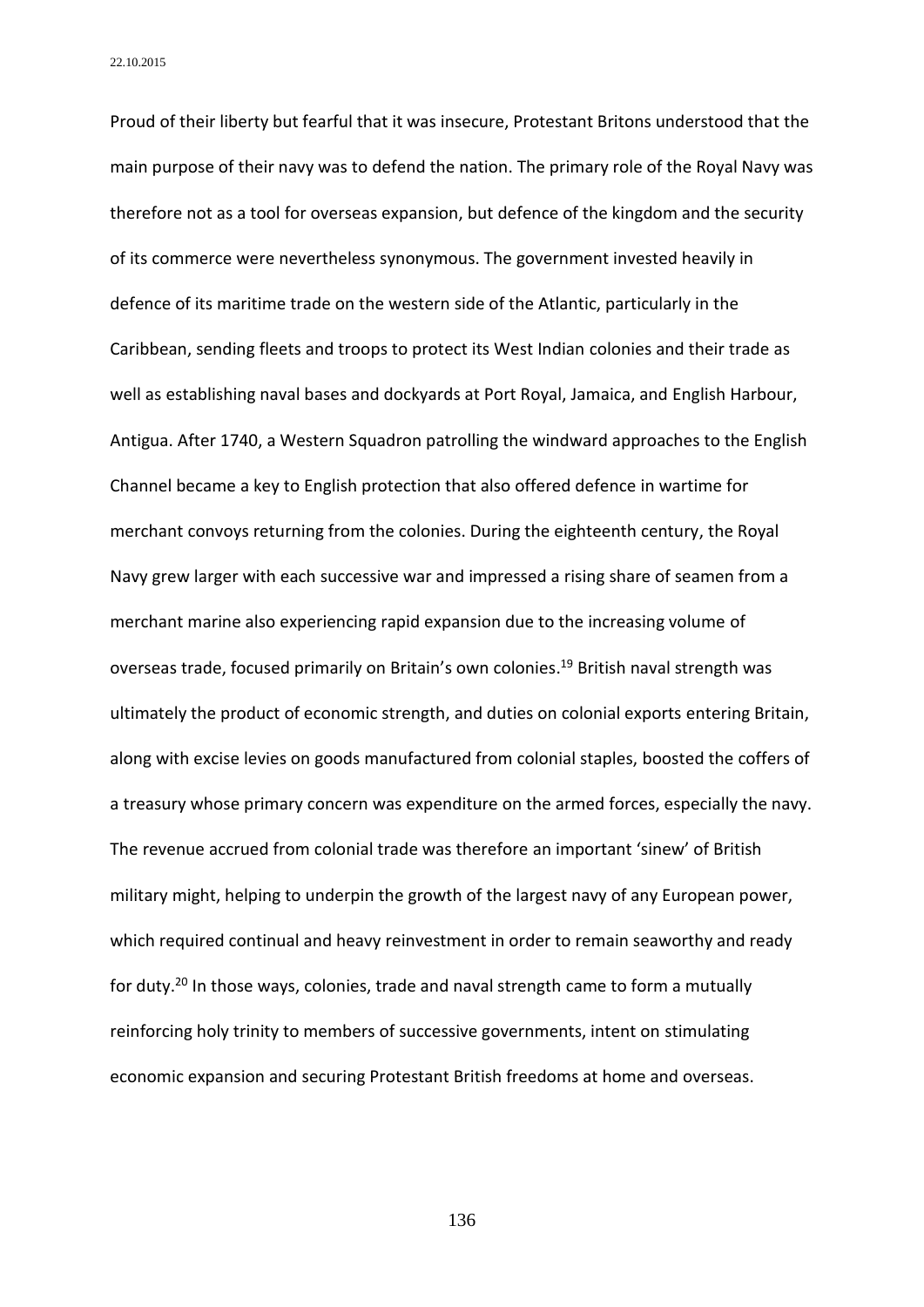Caribbean colonies were especially important within this system. North America directly provided some supplies for the Royal Navy, including pitch and tar as well as trees used for masts, but the navy was more reliant on Baltic supplies for those items. Tobacco, rice, indigo, fur, flax, hides and corn from North America, along with the North Atlantic fisheries, were all important branches of British Atlantic trade. But slave-grown Caribbean sugar was far more important than any of them. Between the 1750s and the 1820s, sugar was Britain's most valuable import, growing from 25,000 tons in 1710 to nearly 100,000 tons by the time of the American Revolution.<sup>21</sup> The West Indies accounted for about a fifth of all British imports and around seven per cent of the nation's exports. Caribbean trades, principally in exports of sugar, also helped to sustain important markets and industries in the metropole.<sup>22</sup> The sugar colonies of the West Indies were therefore at the centre of the eighteenth-century British empire and, as such, of calculations about colonial wealth and naval strength.

British commercial wealth and financial stability rested so heavily on the Caribbean sugar islands – especially Jamaica – that their defence in wartime took precedence over everything but protecting Britain itself.<sup>23</sup> French colonies in the region were just as important, if not more so, to France, which meant, as one contemporary put it, that 'whenever the nations of Europe are engaged … in war with each other' the colonies of the West Indies 'are constantly made the theatre of its operations'.<sup>24</sup> The great British fear was that France and Spain would seek to conquer Jamaica – a fear that might have become a reality in 1782, had Admiral Rodney not intercepted a French fleet intended for the island and defeated it at the Battle of the Saintes. Nelson's pursuit of Villeneuve's force to the Caribbean during the summer of 1805 offers another instance of this anxiety. Nelson suggested to the Admiralty that his decision to sail to the region in search of the French fleet had 'saved these Colonies, and two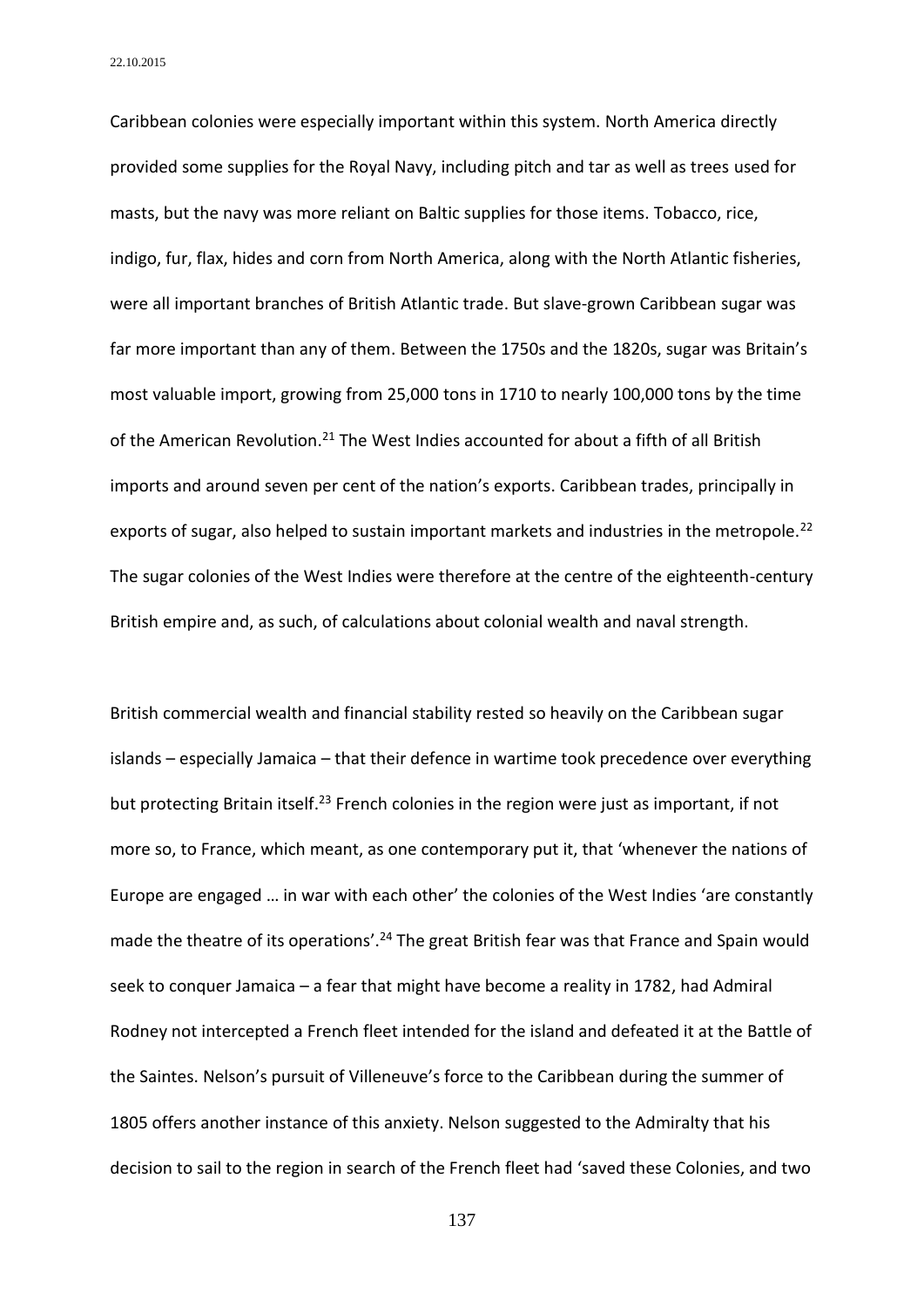hundred and upwards of sugar-loaded Ships' from French attack.<sup>25</sup> He had followed Villeneuve without orders but in the firm, and correct, belief that 'the Ministry cannot be displeased', knowing the value that the British government placed on protecting its interests in the Caribbean. 26

## *Blue-water anti-abolition*

By the time of the Napoleonic Wars, over three million enslaved men, women and children had been taken across the Atlantic from Africa in British ships, most of them destined for British sugar colonies in the West Indies. About one in every ten of the people forced to endure the Middle Passage died before reaching the Americas, and many more died during the three-year 'seasoning' period that followed their arrival in the New World.<sup>27</sup> Most of the survivors went on to labour on colonial plantations. Those vast properties were made up of hundreds of acres of sugar cane, along with the works buildings that turned cane juice into semi-refined muscovado sugar ready for export to Europe. In Jamaica even relatively small sugar plantations required a slave workforce of about 100 people, and on the largest estates there were over 500 enslaved workers. These properties relied on the transatlantic slave trade because their appalling living and working conditions ensured that deaths outnumbered births. Despite the forced arrival of over two and a half million enslaved people in the British colonies in the West Indies by the early nineteenth century, the overall slave population of these islands was only 750,000.<sup>28</sup> Demographic conditions on most of the islands were such that, without the supply from Africa to replenish or increase the captive workforce, the enslaved population would go into decline. The staggering wealth of the sugar islands in the Caribbean and their value to Britain therefore rested on the labours and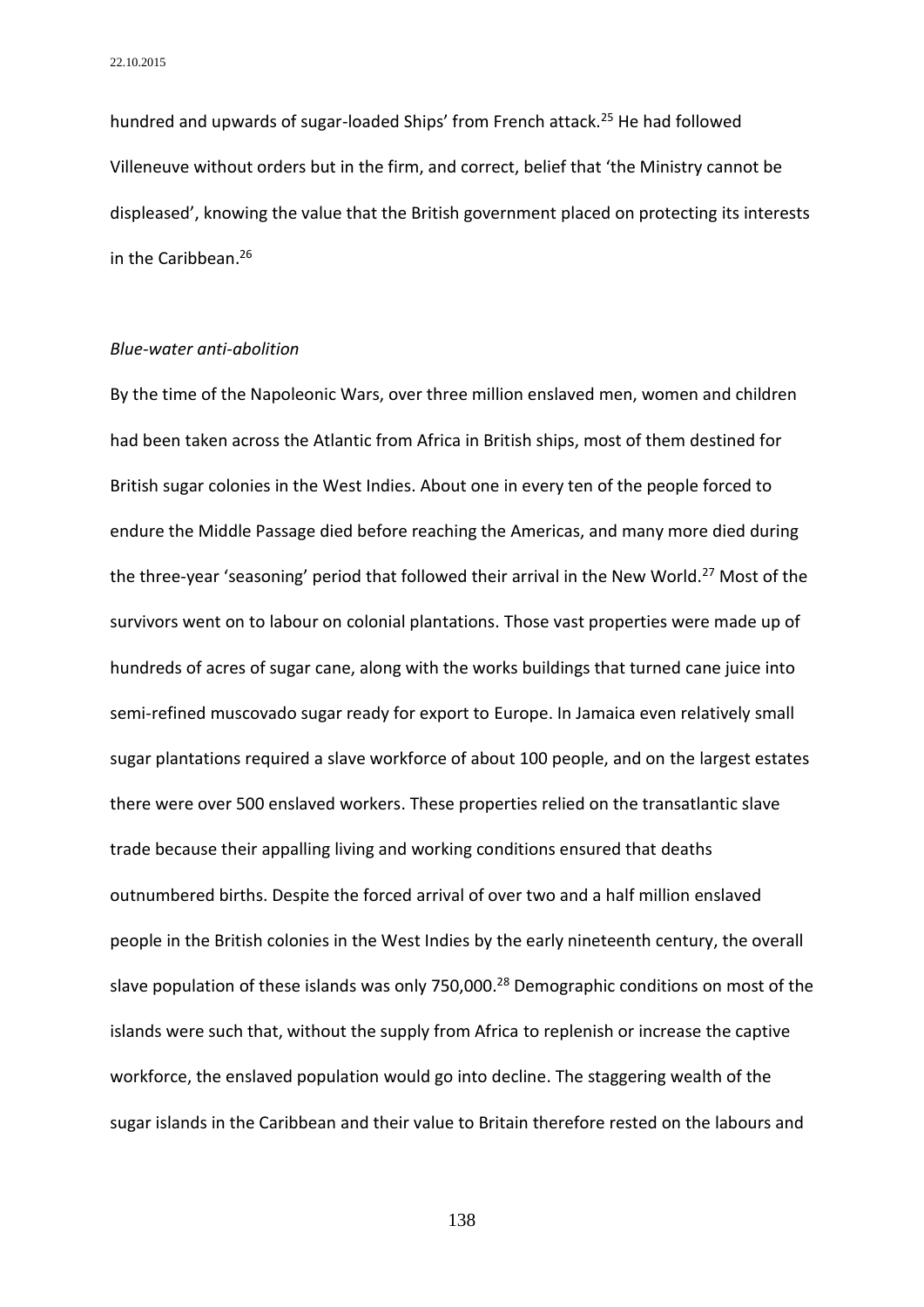sufferings of hundreds and thousands of enslaved people, and on a well-developed system of institutionalised manslaughter.

These colonies were also acutely unequal and unstable societies. They produced huge wealth for a small number of white colonials fortunate and skilful enough to become successful sugar planters, but they were sites of miserable and arduous labour for the majority of the population.<sup>29</sup> In most of the British island colonies enslaved people outnumbered white colonials by a ratio of around ten to one, which meant that the wealthy or aspiring white inhabitants were a privileged but vulnerable minority, ever fearful of slave uprisings. Before the Haitian Revolution, local whites, assisted by imperial troops and naval support, succeeded in suppressing these uprisings, but large-scale revolts, such as the one that took place in Jamaica during 1760, had the potential to become as profound threats to the British imperial system as invasions by foreign powers.<sup>30</sup> For these reasons, Michael Duffy's description of the plantation colonies of the British Caribbean as a 'precarious money box' neatly summarises the status of these islands in the minds of British statesmen and administrators: sources of considerable commercial wealth but acutely vulnerable to external attack or internal revolt.<sup>31</sup>

Supporters of the slaveholders took a view of the empire in which the slave system was essential to British prosperity and security, maintaining that the plantation colonies should receive every available means of support and defence from the mother country. In 1787, when a newly formed abolition society proposed an immediate end to the slave trade, they responded in robust fashion.<sup>32</sup> They claimed that slaves were content on the plantations and better off there than in Africa. Planters presented themselves as humane managers who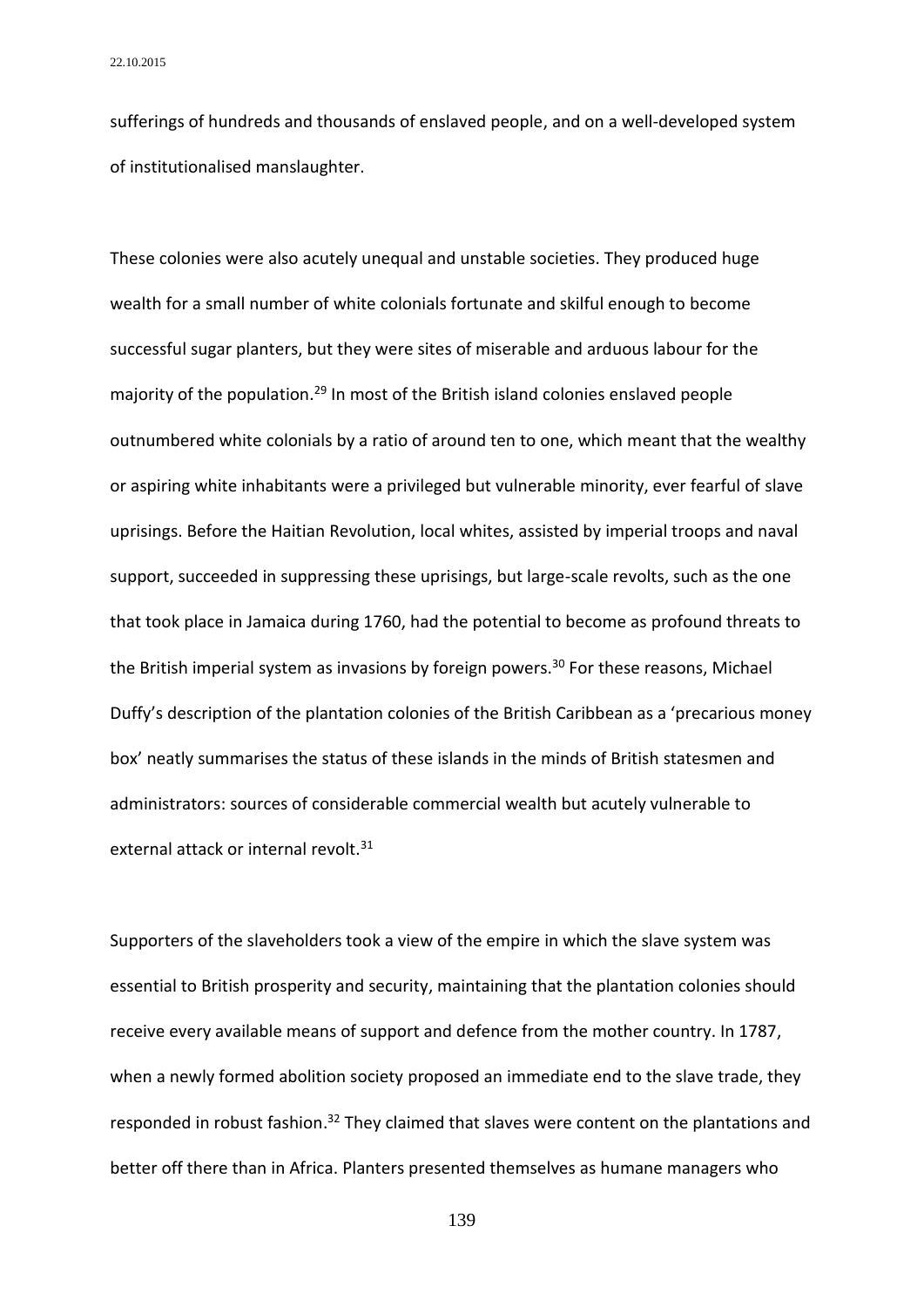used punishments no worse than those regularly meted out within the British Army or Royal Navy. However, this defence enjoyed little success. Metropolitan British audiences had long been suspicious of slavery – seeing it as likely to inculcate the vices of despotism and luxury in masters – and they were easily persuaded by the moral case against the British slave system, particularly by the arguments against what most perceived to be its foulest element: the transatlantic slave trade.<sup>33</sup> Even planters, such as the pro-colonial polemicist and Jamaican slaveholder Bryan Edwards, admitted that 'the Slave Trade may be very wicked'.<sup>34</sup> Since a man so deeply invested in the slave system as Edwards found himself unable to defend slave trading in abstract moral terms, it is unsurprising that statesmen who sympathised with the planters also conceded the justice of abolitionist reasoning on this point. Henry Dundas, Secretary of State for War and the Colonies and an opponent of abolition in parliament, emphasised that 'the general principle of the slave trade' was 'incompatible with the justice and humanity of the British constitution'.<sup>35</sup> If morals alone had been at stake in the debate about the slave trade, the slaveholders would have swiftly lost it.

They were on much stronger ground when they made pragmatic arguments about the importance of their maritime commerce, including the slave trade, to British wealth and to national security – in other words when they made a blue-water defence of their system. As Michael Taylor comments, 'the argument that colonial trade fostered British navigation was a natural harbour for pro-slavery rhetoric', allowing polemicists to play on public and ministerial concerns about navigation, the navy and the defence of the realm. <sup>36</sup> The argument went that the commerce of the West Indian colonies needed the slave trade; Britain needed West Indian commerce; and so therefore Britain needed the slave trade. Or, as the author of an anti-abolitionist tract summarised things: 'the immediate abolition of the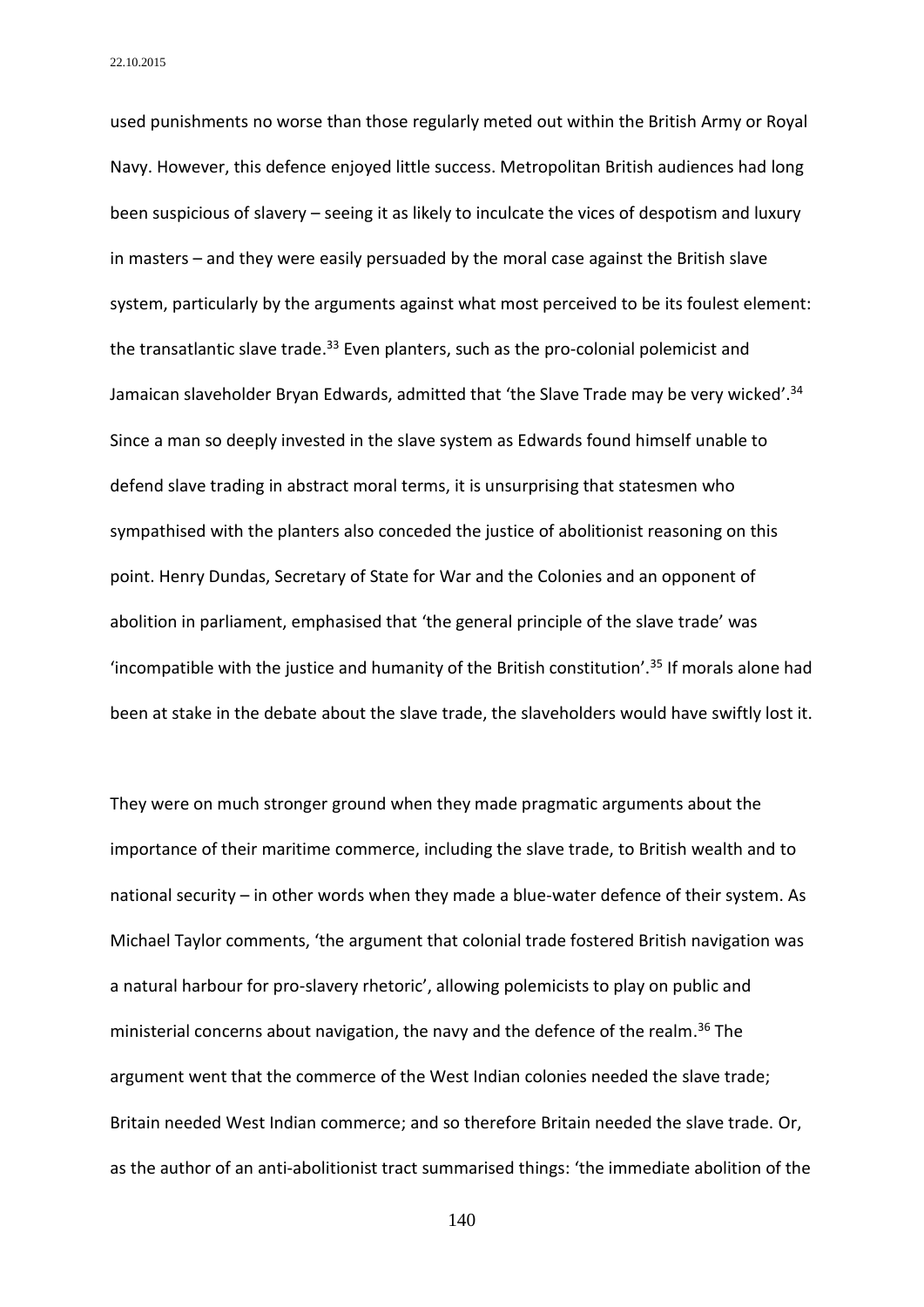Slave Trade would be a measure ruinous to the Colonies, and of the greatest detriment ultimately to this country'.<sup>37</sup> It was an argument that spelled out the rationale behind the existing navigation system by pointing out that the protection of British liberties at home rested in part on the deracination of countless enslaved Africans.

'The peculiar protection of Great Britain is in her naval strength', claimed Simon Taylor, the Jamaican planter to whom Nelson wrote in 1805. In a memorandum for the Governor of Jamaica, Taylor explained that this strength depended 'on her commerce'. He argued that 'to maintain & encrease her naval strength it is highly important to encourage the species of commerce, which while it produces a beneficial application of British manufactures, at the same time creates employment for the greater number of ships & seamen'. British trade with the West Indies therefore combined 'the means of benefitting at once the wealth & the naval strength of the mother country'.<sup>38</sup> Elsewhere, he presented a more sensational picture, arguing that abolition would destroy Caribbean export markets, without which, 'manufacturers and artisans should be thrown out of employ and when they are frantick with hunger and their wives and children are starving rise against government': a prediction that rested on a conviction that colonial maritime trade was the baseline for an interdependent, transatlantic British nation – a nation that faced defeat and anarchy if wrong-headed metropolitan reformers were allowed to attack the rudiments of its strength and independence. 39

Planters rehearsed these arguments as part of the public debate about the future of the empire. For instance, in his *Descriptive Account of the Island of Jamaica* of 1790, the planter and travel writer William Beckford wrote: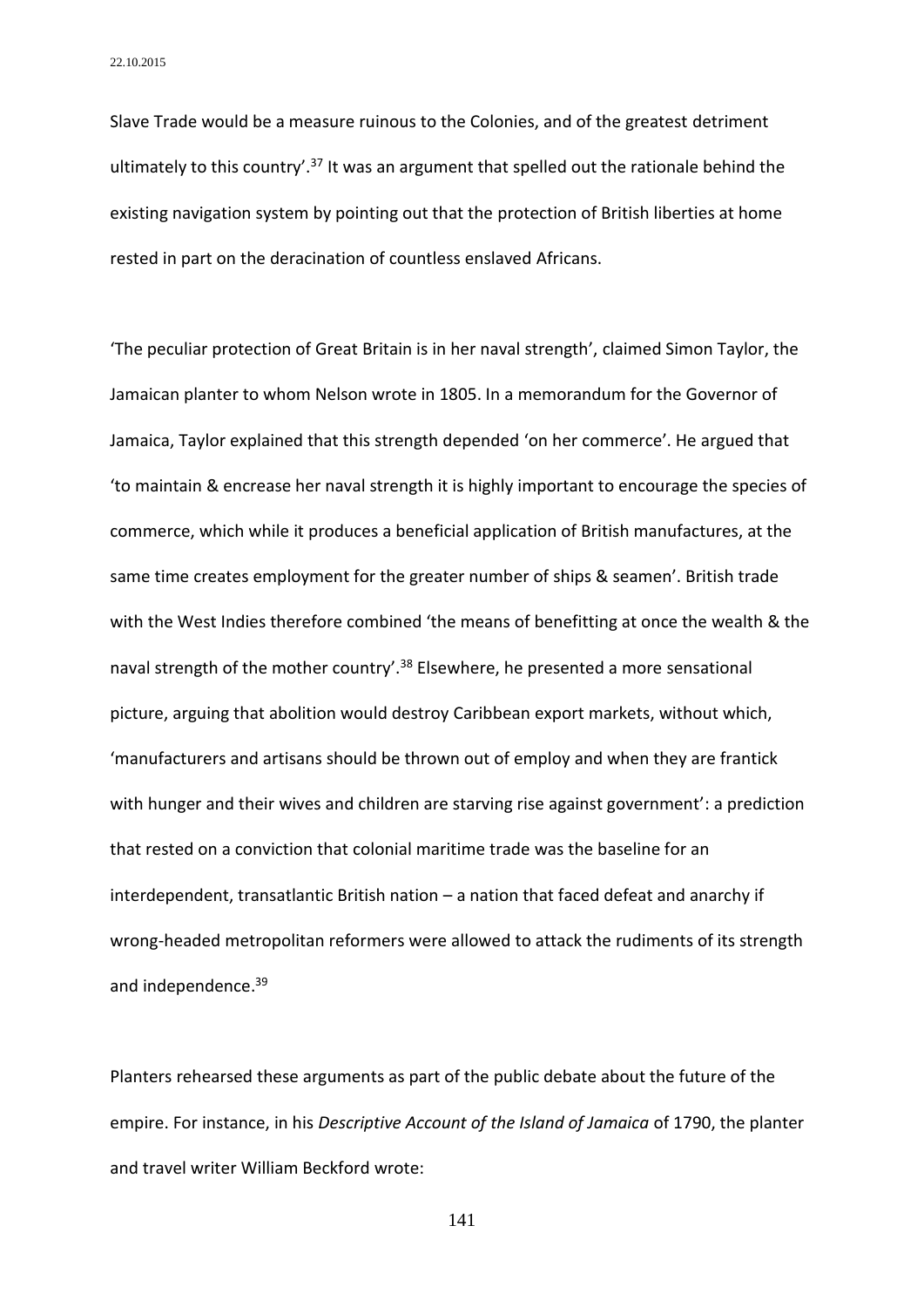If abolition ... shall take place, our interest in the West-India islands must be at an end, seventy millions of property will wear away with time, and be sunk at last: the revenue will suffer an annual diminution of three millions at least; the price of sugar, which is now become a necessary article of life, must be immediately enhanced; discontentment and dissatisfaction may dismember the empire.<sup>40</sup>

Edwards described his influential two-volume *History Civil and Commercial of the British Colonies in the West Indies*, published three years later, as a 'political and commercial survey of his majesty's dominions in the West Indies; which ... are become the principal source of the national opulence and maritime power'. He pointed out the 'vast dependance [*sic*] of the British West Indian colonies on their parent country, for almost every thing that is useful and ornamental to civilized life' and argued that 'every article of their products and returns' were 'in fact as truly British property, as the tin which is found in the mines of Cornwall'. He speculated:

To what extent the naval power of Great Britain is dependant on her colonial commerce, it is difficult to ascertain. If this trade be considered in all its channels, collateral and direct, connected as it is with our fisheries, &c. perhaps it is not too much to affirm, that it maintains a merchant navy on which the maritime strength of the kingdom so greatly depends, that we should cease to be a nation without it. $41$ 

One of the most vocal friends of the planter class during the slave-trade debates, William Cobbett, described the British colonies in the West Indies as 'out-works to the kingdom'. These transatlantic bulwarks were 'ancient possessions' that had become 'so naturally and so firmly attached to the mother-country as to be, by foreign nations as well as by ourselves, regarded as part of England'. Cobbett encouraged his readers to look upon Caribbean slave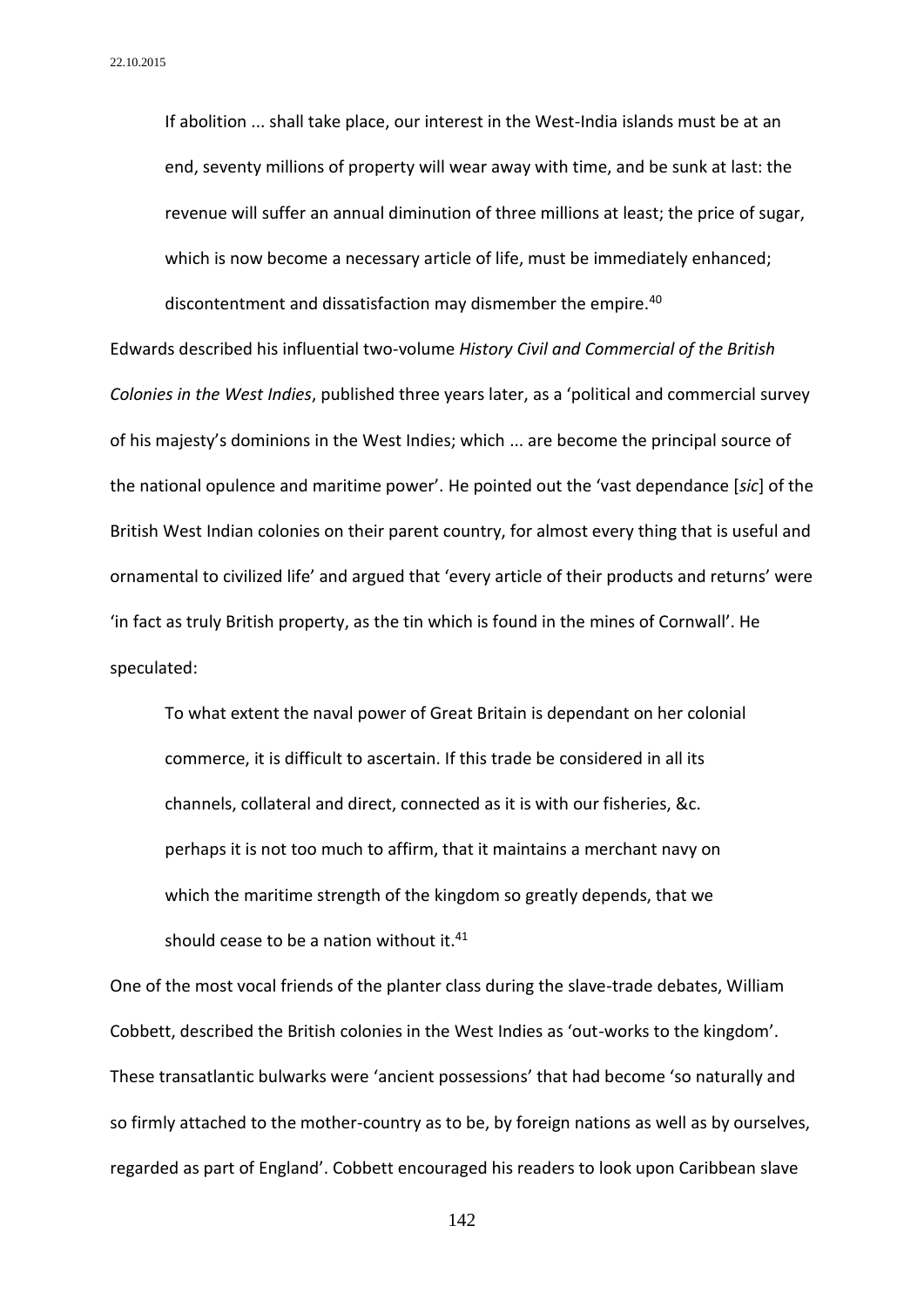islands as '*insular* colonies', situated at a convenient distance from the mother country, so that ships and men were always within easy reach of the Royal Navy, and without which 'England could not long maintain her naval power'.<sup>42</sup>

These arguments defended the slave trade, which made up no more than 3 per cent of all British trade, by presenting it as a key to the much larger West Indian trade, which accounted for about a fifth of all imports and exports into the mother country.<sup>43</sup> The great strength of this patriotic argument against abolition lay in its congruity with the blue-water policies and ideologies of British politicians and large sections of the public, emphasising the connection between colonial trade, naval strength and the preservation of national sovereignty. By the start of the 1790s, despite the rapid rise of abolitionism, slave-traders and slaveholders had good reason to hope that this patriotic pragmatism would trump the abolitionists' sentimental rhetoric.

# *Abolition and security*

The blue-water defence of the transatlantic slave system made abolitionism appear dangerous. Flag officers from the Royal Navy who spoke against abolition at the 1790 House of Commons inquiry into the slave trade answered questions about whether they considered 'the ships employed in the French West India trade as one of the principal sources of the naval power of France', whether those French ships were large 'fine vessels' and 'well manned', and whether West Indian trade provided a 'nursery for seamen'. The seven officers responded that commercial navigation served the navies of each nation. Asked whether the slave trade should continue, they each responded in the same manner: by 'all means', 'unquestionably', 'without a doubt', 'certainly'.<sup>44</sup> The colonial agent for Jamaica,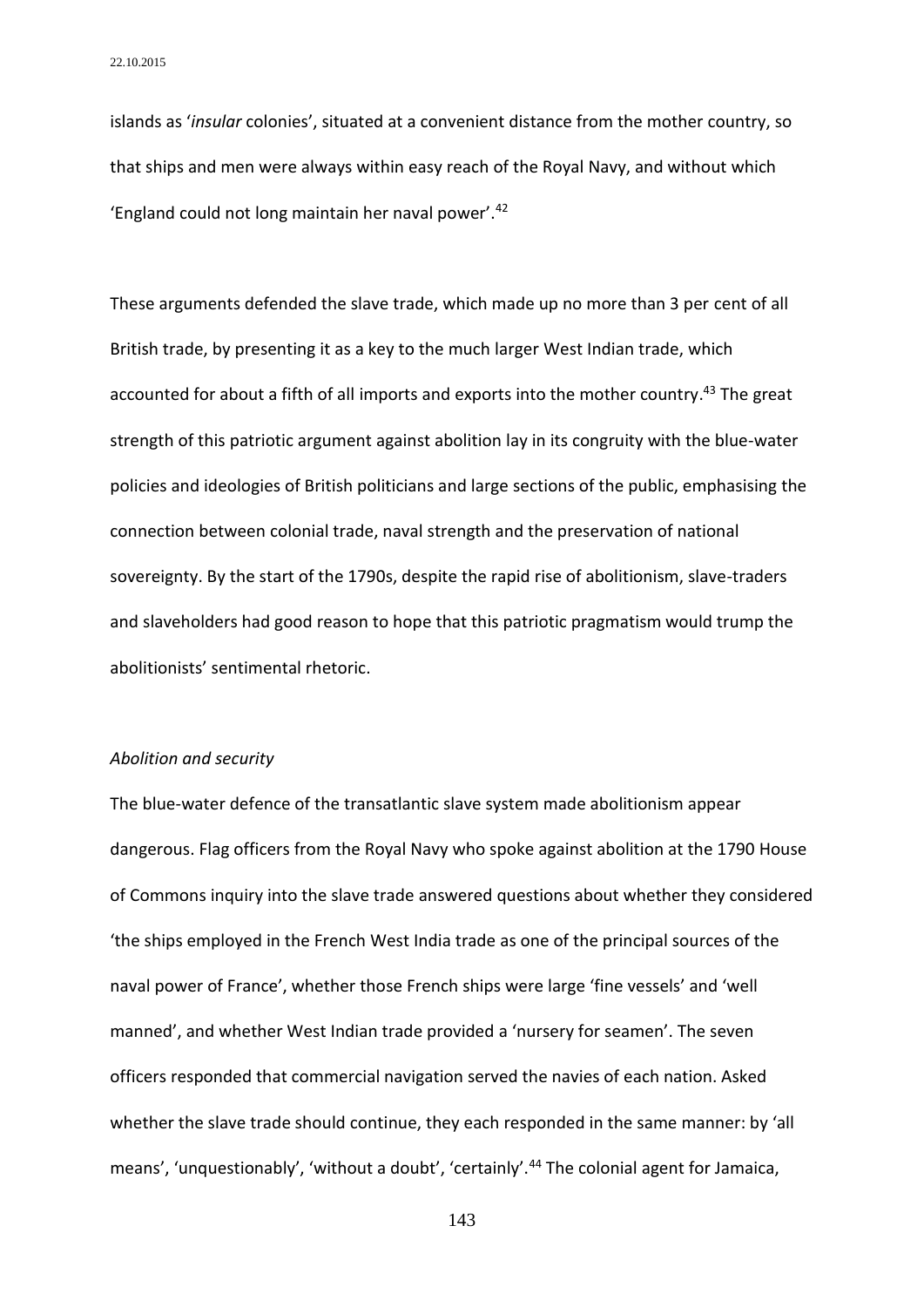Stephen Fuller, liaised with these men about their appearance at the enquiry and helped organise their testimony, calculating that such respected members of the British establishment, who had no obvious direct investment in the colonies, enhanced not only the arguments but also the reputation of the campaign against abolition. In an encouraging letter to the elderly Admiral Barrington, Fuller estimated their contributions 'as of more consequence to the West India Islands, than all the rest of the Evidence put together'.<sup>45</sup> He well understood the power of friendly expert testimony from the Royal Navy at a time when Britain was locked in a naval arms race.

During the early 1790s, as the possibility of war with France loomed, the Admiralty and ministers were acutely nervous about naval strategy. The size and capabilities of the French navy, which had posed a serious challenge to the Royal Navy in every theatre of the recent American War of Independence, was a particular point of concern. The pro-planter lobby presented flourishing French commerce with the West Indies, particularly with the large and productive colony of Saint Domingue, as the main source of French marine capability, pointing out that, while the British parliament discussed abolition, the French government offered financial rewards to merchants who imported enslaved Africans into its colonies.<sup>46</sup> During the ensuing military struggle with Revolutionary France, the fear of revolution and of revolutionaries held back all types of reform in Britain, including the abolitionist cause, as several scholars have noted, but naval concerns were a serious impediment to abolition even before events in Paris took a radical turn, and the way the war was fought ensured that they remained a significant part of the debate.<sup>47</sup>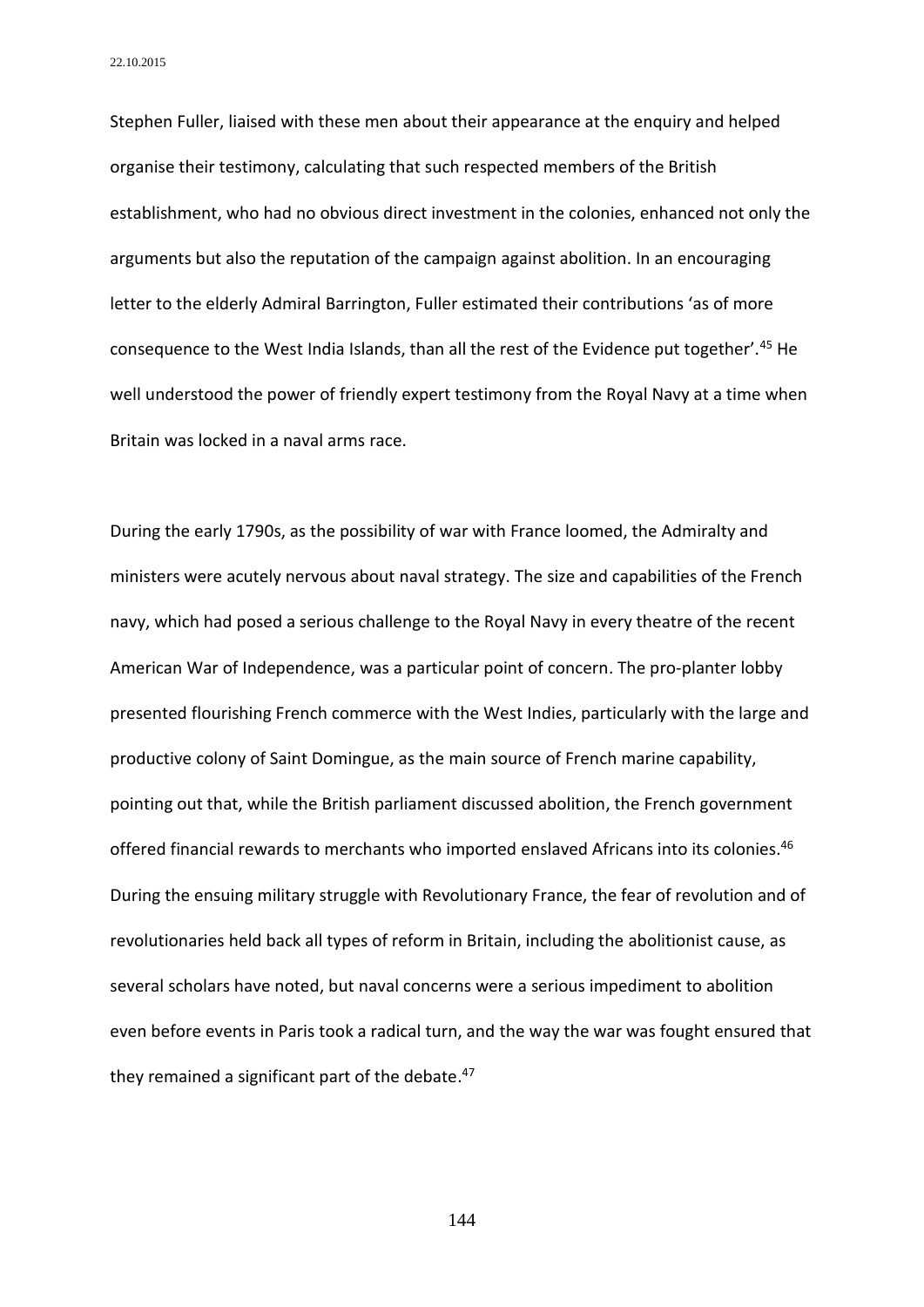In 1793, when war broke out, the British government immediately focused on protecting its colonies and trade while attacking those of the enemy. The main design of the British government, beyond the European theatre, was to the west, in the Caribbean, where Britain fought a decisive war of attrition against France at a heavy cost in money and lives. Between December 1795 and March 1796, the largest single overseas expeditionary force ever to leave Britain (comprising over 30,000 men) was dispatched to the region. One third of that army perished during the deadly summer of 1796, mainly from yellow fever, in an effort that protected the British colonies as part of what Dundas, the government minister responsible for its planning, called a 'war for security'.<sup>48</sup> In 1799, Dundas reflected that 'Great Britain can at no time propose to maintain an extensive and complicated war but by destroying the colonial resources of our enemies and adding proportionately to our own commercial resources, which are, and must ever be, the sole basis of our maritime strength'.<sup>49</sup> The principle that naval might and West Indian colonial commerce were intertwined was therefore as influential as ever in the calculations of the British ministry as the eighteenth century drew to a close and war with France raged on.

In 1796, Dundas urged parliament not to vote for the abolition of the slave trade. He argued that such a significant imperial reform was not worth risking at a critical moment in the war. The Caribbean was affected by revolutionary ideas and uprisings, and Dundas argued that abolition could destabilise the British islands by encouraging enslaved people to expect further change and to seek self-emancipation through revolution. As such, although he claimed to be sympathetic to the abstract principles behind calls for an end to the slave trade, he thought abolition too dangerous to risk in practice. <sup>50</sup> His primary concerns appear to have been widely shared by parliament. Despite the popularity of abolition in the House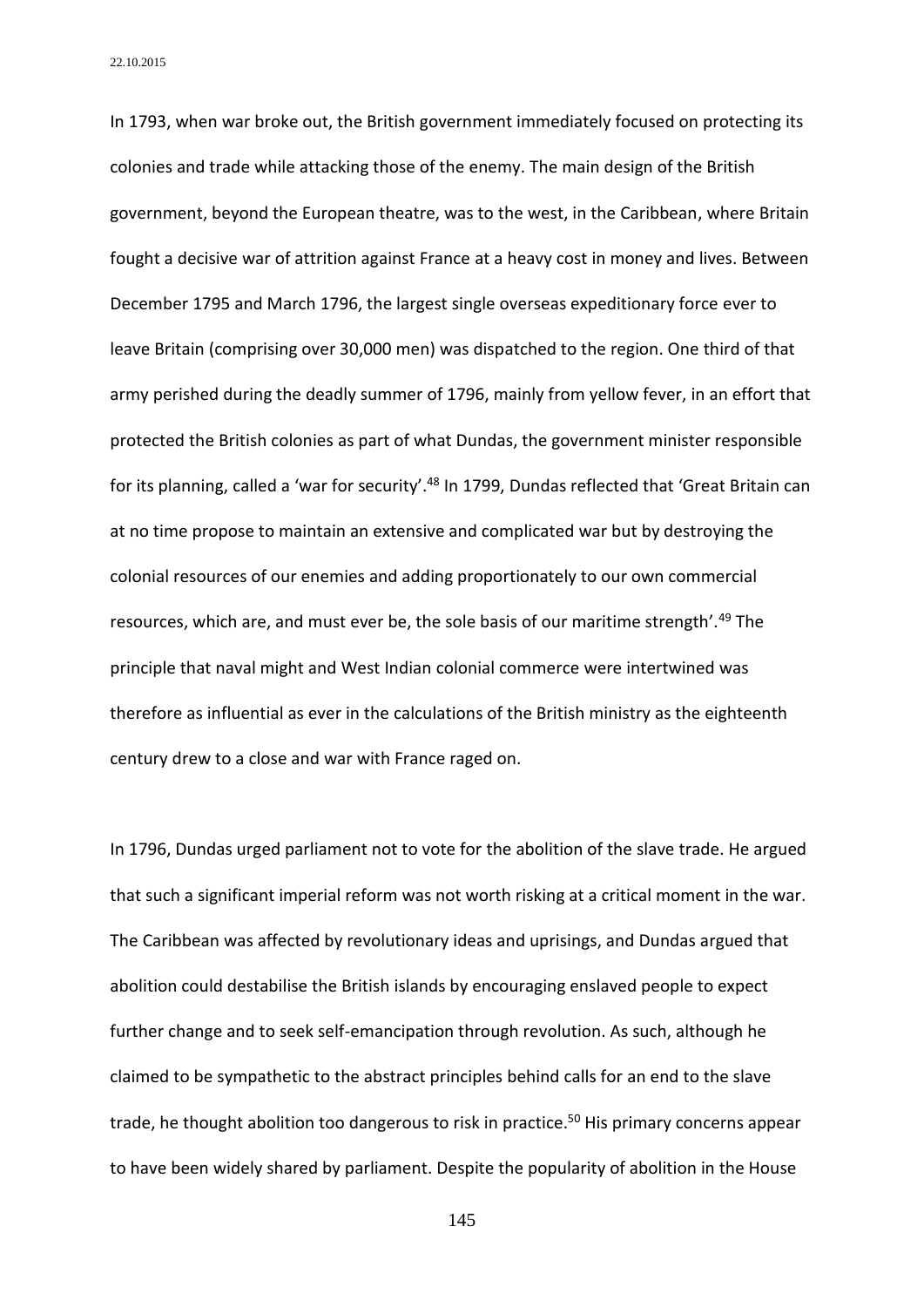of Commons before the outbreak of hostilities in 1793, both Houses of Parliament rejected Wilberforce's motions during the war with Revolutionary France.

There were, nonetheless, rhetorical ways to square the abolition of the slave trade with the interests of British security and counter-revolution. In the Commons debates of 1792, Prime Minister Pitt – a firm and constant ally to his friend Wilberforce – rebutted planter claims about the incendiary threat of abolitionist campaigning. He mentioned 'the danger to which the islands are exposed from those negroes who are newly imported' and told the house that he was satisfied that 'among the many arguments for prohibiting the Slave Trade' the fact that abolition would best preserve 'the security of our West India possessions against internal commotions, as well as foreign enemies, is among the most prominent and most forcible'. The reckless importation of many potentially rebellious enslaved Africans, he maintained, 'may annihilate in a single day the industry of a hundred years', and he did not want to expose the 'important interests' of the plantation economy in the sugar islands to further danger. War did not steer Pitt away from this view. At the height of the Caribbean campaign, he continued to advocate 'speedy and immediate abolition', believing that this was best 'with regard to the safety of the islands' as well as 'with a view to the cause of humanity and justice'.<sup>51</sup>

Pitt offered a prescient critique of the slave trade that sought to answer concerns harboured by conservatives like Dundas about the safety of the empire. He accepted that the security of British-Caribbean sugar plantations was of fundamental importance to the nation at home. The loss of the Caribbean colonies would create an existential threat to Britain, and the revolution in Saint Domingue drove home the point that such loss could be inflicted not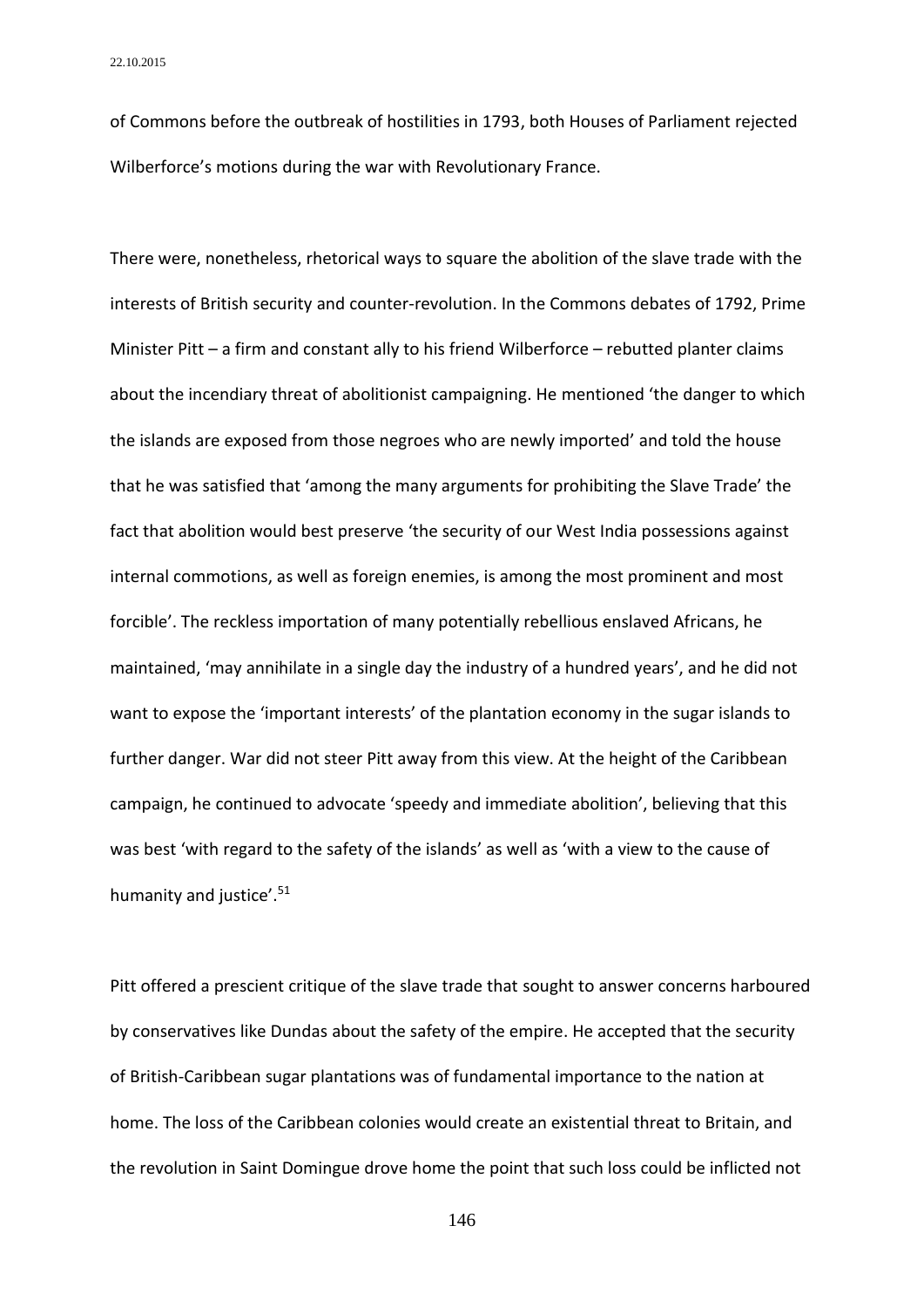only through external attacks on British islands but also by enslaved people within the colonies. Faith in the tried-and-tested system of navigation as a bulwark of British naval security therefore helped deter parliament from meddling with the British slave trade at the height of the French Revolution and while Britain was pitted against her bitterest international rival in a precarious Caribbean struggle. Pitt's arguments, however, showed that the blue-water patriotic defence of the Atlantic slave system was not quite watertight, offering a way to reconcile the interests of national security with the reform of a colonial system that had begun to look more vulnerable to internal revolts, and more in need than ever of far-reaching improvement.

Abolitionists understood that they had to remodel the ingrained assumptions of the imperial parliament in order to achieve change. On initiating the Commons debate over the slave trade, Wilberforce maintained that he wanted to appeal not to the 'passions' of his fellow MPs but asked instead 'for their cool and impartial reason'. He argued that abolition was 'reconcileable with our truest political interest' and that an end to the slave trade need not spell disaster for the plantations or for Britain. Rather it would encourage West Indian planters to improve conditions on their properties so as to promote an increase in the slave population. Turning to the naval dimension of the problem, Wilberforce used evidence collected by his colleague Thomas Clarkson to demonstrate that the slave trade was not a nursery for British seamen but 'their grave'. Defenders of the slave trade contended that the Royal Navy had to be prepared to sail in all latitudes with seasoned crews, but it was undeniable that slaving voyages were especially deadly. The white crews of the ships were heavily susceptible to disease during circumnavigation of the Atlantic. Arguments spun from such evidence were tightly woven with religious and moral concerns. Wilberforce presented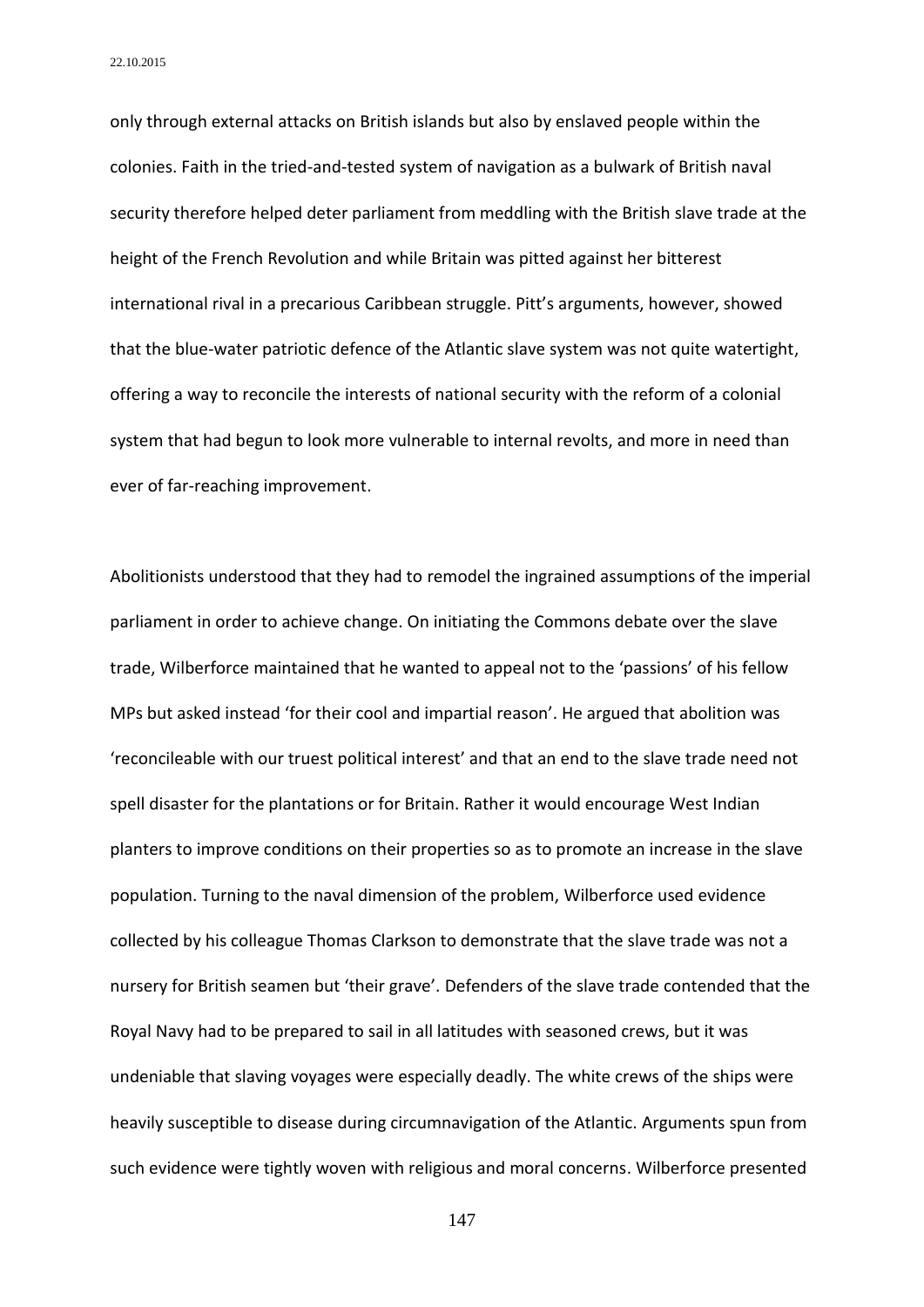slave trading as a cause of depravity among sailors 'taught to play the tyrant': a drain therefore on not only the physical strength but also the moral fibre of Britain's first line of national defence.<sup>52</sup> When he first offered these critiques, they were undermined by the size of the French colonial system and the threat of its navy, but as revolution tore down slavery and sugar production in the French islands of the Caribbean, and as Britain obtained a position of naval mastery over her old adversary, the situation changed to favour the abolitionists. Between 1805 and 1806, the obvious impolicy of facilitating the colonial trade of enemy powers in wartime helped bring about the end of British slave trading to foreigners and to possessions conquered by Britain, but the new circumstances of a revolutionary Caribbean and British naval success also proved propitious to the campaign against the entire British slave trade.<sup>53</sup>

By the beginning of the nineteenth century abolitionists were developing pragmatic arguments about the value of a reform to slavery for the defence of the British West Indies. These built on earlier anti-slavery arguments, including the suggestions of James Ramsay, a former naval surgeon, who in an influential essay of 1784 had argued that it was possible to augment British strength and wealth by turning enslaved people in the Caribbean into 'useful fellow-citizens'. A reformed system of slavery would limit the powers of slaveholders and provide rights to enslaved labourers, turning them from discontented drudges into a loyal and productive workforce, labouring for the benefit of Britain and able to contribute to the defence of the colonies.<sup>54</sup> In 1802, the abolitionist James Stephen reprised those arguments in an influential essay in response to Napoleon's Caribbean armada of the same year. The huge French expedition aimed to reinstate slavery in the French empire and reverse the revolution in Saint Domingue.<sup>55</sup> It had sailed unopposed by the British during the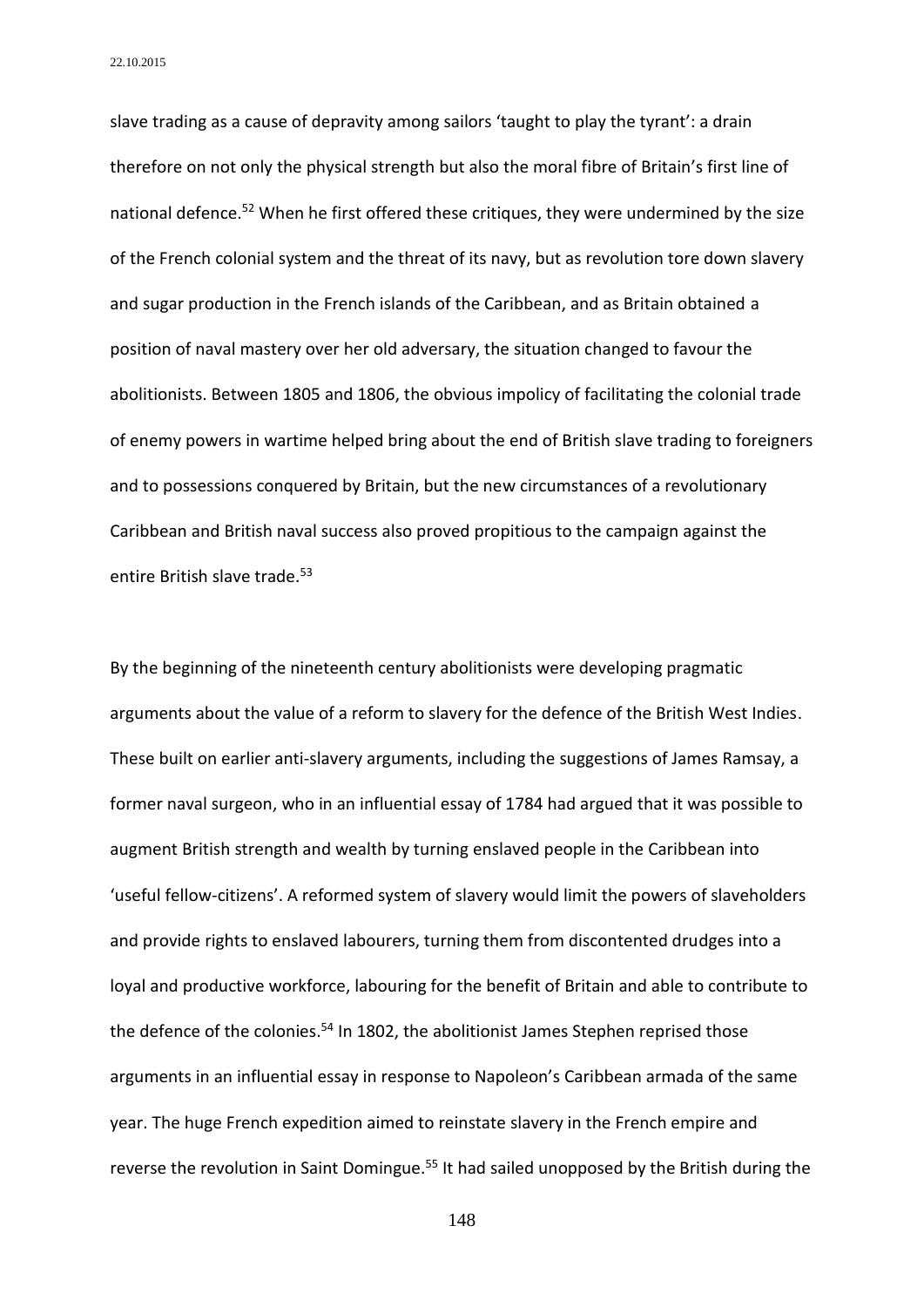fragile Peace of Amiens, but Stephen knew that when war resumed between Britain and France (as it did in May 1803) so too would another round of Caribbean conflict, and he wrote about the threat that this French force would then present to the British colonies. He suggested that the best way to prepare was to improve the conditions of enslaved people in order to encourage them to remain loyal if conscripted to fight an invasion force. It was a solution that promised to avoid the huge costs of sending white British soldiers and seamen to the Caribbean while continuing to 'attain the end' for which the lives of such men had 'been hitherto sacrificed so freely', namely propping up 'those rich colonies' of the Caribbean colonial empire and, with it, the British war effort.<sup>56</sup>

Stephen's work played upon the longstanding concerns about the importance to Britain of the Caribbean colonies. It also drew on new assumptions about the future of the British empire in the Caribbean. The agency of enslaved people, as rebels or potential rebels, made it increasingly obvious that the slave system of the region was inherently unstable. In the 1780s, French colonies had produced more sugar than the British islands. But a decade of revolution had demonstrated how a European power could lose control of valuable sugar colonies to internal insurrections, a lesson underlined in 1804 when Napoleon's expeditionary force was finally defeated by the former slaves of Saint Domingue, under the leadership of Jean-Jacques Dessalines, who declared independence and renamed the country Haiti. To enslaved people elsewhere, this was inspirational; to slaveholders, it was deeply disturbing. For administrators interested in governing the British empire, the fate of Saint Domingue now offered a cautionary tale. Moreover, years of Caribbean warfare had shown that the cost of defending the colonies of the region with white British troops was so high that it was difficult to think of it as sustainable in the long term. By the time that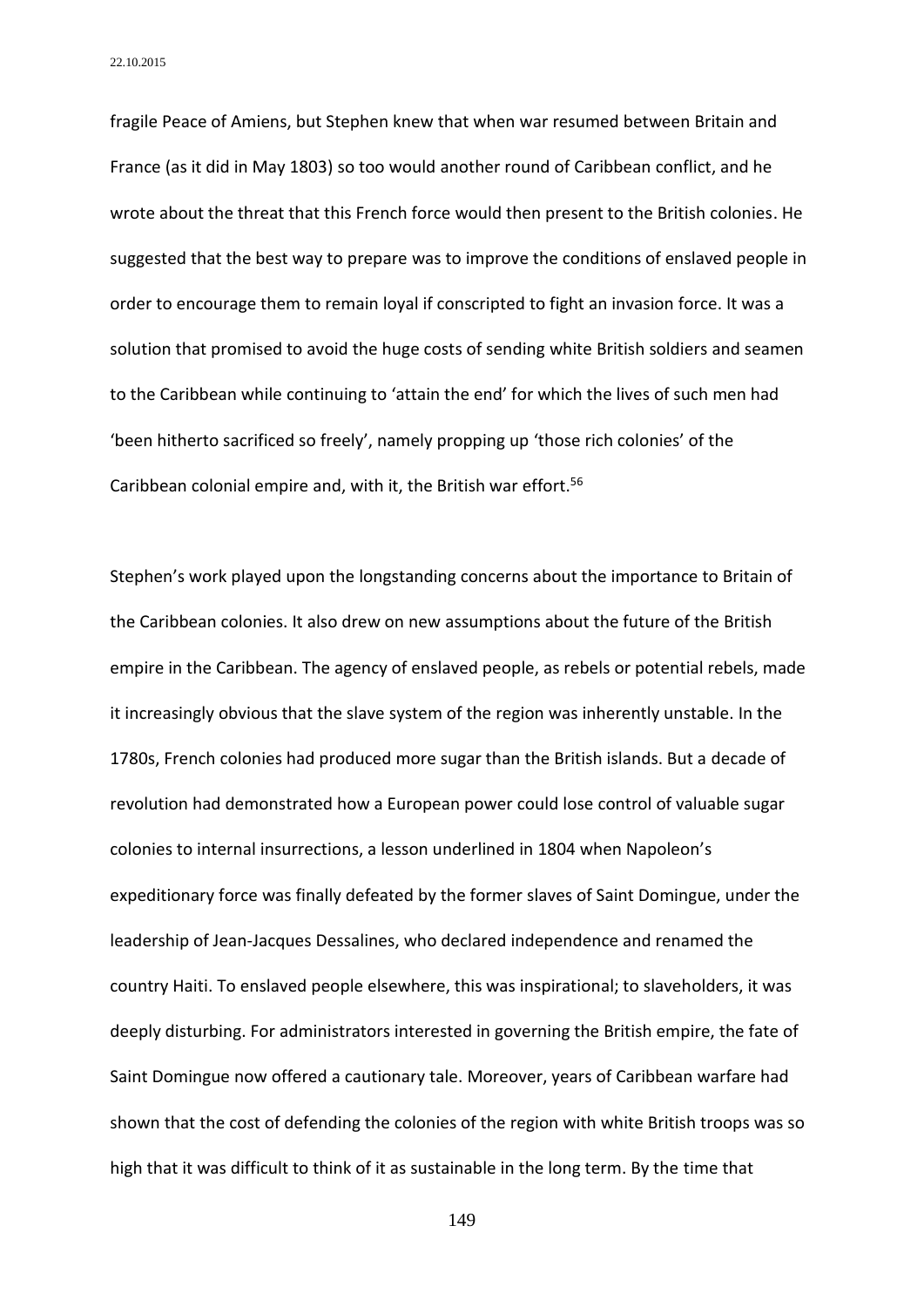Stephen wrote his essay, ending the slave trade seemed to offer partial solutions to those problems. It was certainly difficult for administrators in London to see how abolition could make the situation in the British Caribbean more precarious. Perhaps ending an unpopular trade that accounted for a small part of the nation's overall commerce could be risked without serious damage to the much larger trade with the West Indies, particularly given that self-sustaining enslaved populations existed in parts of the Caribbean and some planters, nettled by abolitionist critiques, showed willingness to institute reforms that could enable births to exceed deaths elsewhere.<sup>57</sup>

Those sympathetic to abolitionism in government believed that ending the slave trade was the best way to effect what Stephen called an 'interior reformation' to master-slave relations within the colonies, forcing slaveholders to improve the conditions of their slaves.<sup>58</sup> Several influential observers argued that this would help to create a more tractable enslaved population. In 1804, the Under Secretary for the Colonies, Edward Cooke, predicted that the British parliament would soon end the slave trade and speculated that enslaved people born in the Caribbean were less likely to rebel than newly arrived Africans. Cooke wrote to the Governor of Jamaica, informing him that although the most recent abolitionist bill had stalled in the House of Lords, it would certainly be reintroduced to parliament and passed in a later session. He noted that the ending of the slave trade 'is not likely to interfere with the immediate interests of the planters of Jamaica to any great degree' and summarised his argument by stating:

The disparity of numbers which exists between the whites and blacks is not likely to undergo any great alteration & the influence of a free black government in St Domingo may be always dangerous; the extinction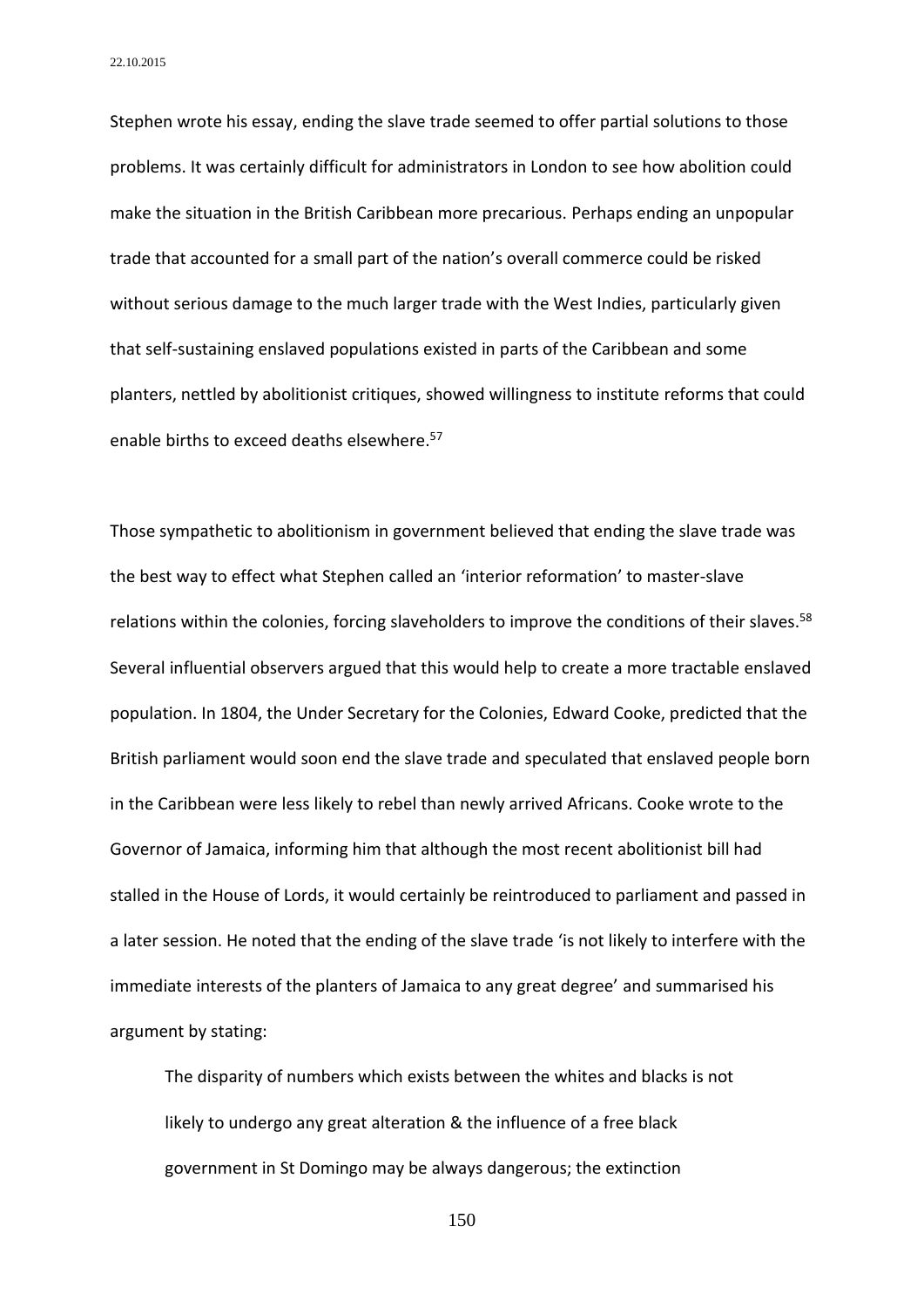therefore of that class of slaves on whose fidelity there is no reason to rely, and the propagation of those alone who by habits of infancy, childhood and education, are susceptible of attachment appears to be the securest system.<sup>59</sup>

The Haitian Revolution had therefore helped persuade the metropolitan government to reconsider the importance of security in their Caribbean colonies. A year later, the Colonial Secretary, Earl Camden, took the same line as Cooke. He thought that the best way for Jamaica to avoid an internal revolution was to 'prevent the necessity of importing fresh Negroes from Africa, whose minds cannot be softened by any principles of attachment to their masters', and when he introduced the Abolition Bill to the House of Lords in February 1807, the new prime minister, William Grenville, devoted a large part of his speech to these themes. Holding up the example of Saint Domingue as a warning planters, he told them that 'the danger is at your own door' and was best avoided by 'obstructing the importation of more Slaves'. His speech focused on the threat to the sugar colonies from dangerous 'internal foes', but argued that ceasing slave importations would result in a state of society 'where the happiness of its members is consulted', where 'order and regularity will prevail'.<sup>60</sup> This case rested, as David Ryden, concludes, on the idea that the measure 'would further the cause of humanity at no expense to Empire or planter'. Grenville was committed to the moral cause of abolition and described the slave trade as 'the greatest injustice … by which the annals of mankind can possibly be disgraced'. But he also knew that pragmatic arguments were required to persuade a conservative Upper House, which had dashed abolitionist hopes time after time. The Lords approved his proposed bill in a vote of 100 to 34; it easily passed through the Commons and received royal assent on 25 March 1807.<sup>61</sup>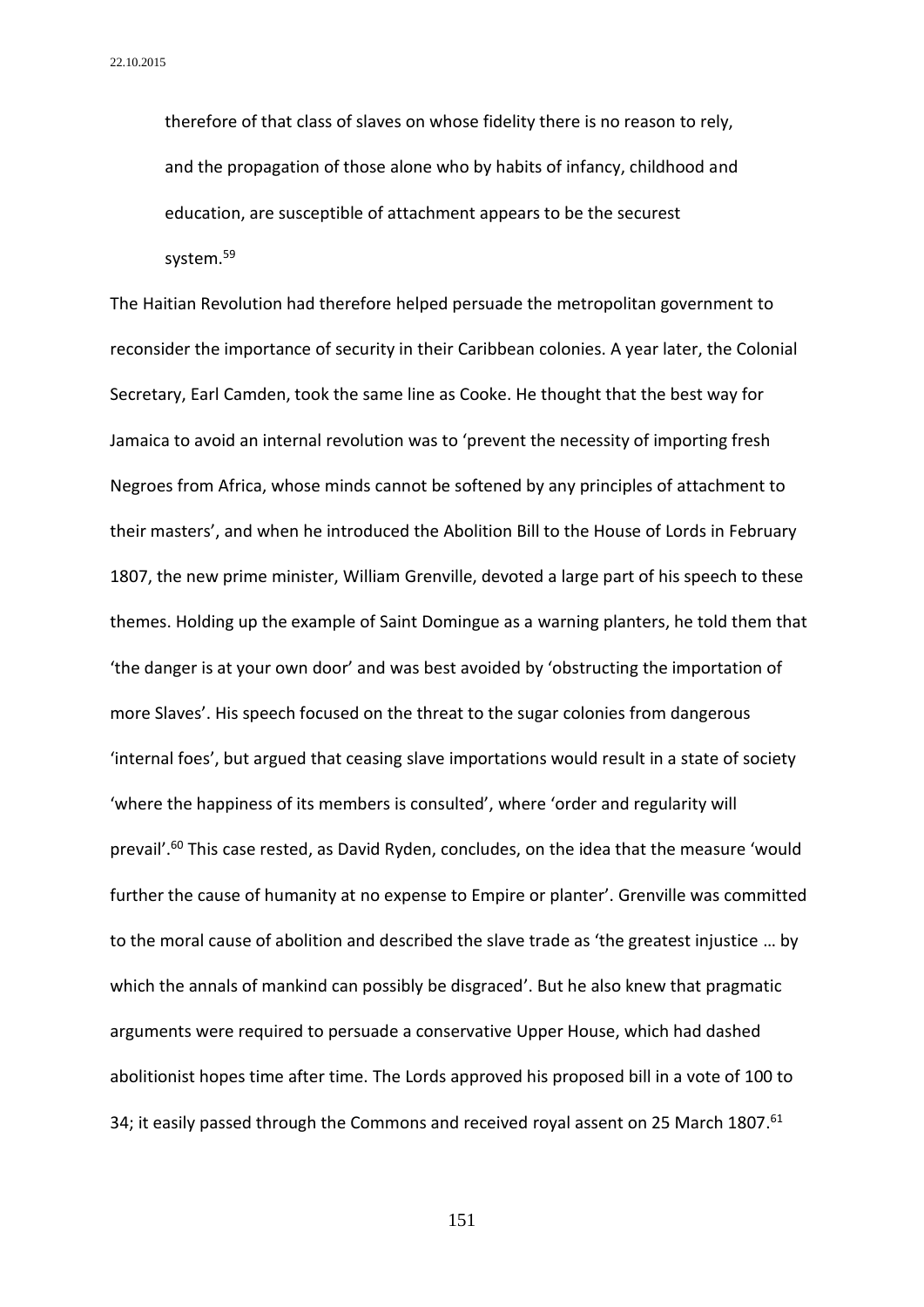#### *Conclusion*

On 21 February 1807, two days before the motion for abolition was debated in the House of Commons, the full text of Nelson's letter to Simon Taylor, sent from *Victory* in the Caribbean during the Trafalgar campaign, appeared in William Cobbett's *Political Register*. <sup>62</sup> Cobbett was connected to Taylor through George Hibbert, an MP and London merchant heavily invested in West Indian sugar and slavery. $63$  Facing near-certain defeat in parliament over the question of the slave trade, this anti-abolitionist network attempted to invoke the heroic reputation of Lord Nelson, who since his death at Trafalgar sixteen months earlier had been transfigured in the public imagination: from a celebrated military hero into a patriotic martyr. <sup>64</sup> Opponents of abolition clearly hoped that Nelson's 'old school' views – valuing the West India colonies, opposing Wilberforce and deriding abolitionist ideas – could still shape the debate. They continued to argue that the slave trade was an integral part of the British navigation system. As the bill sailed through parliament, Hibbert pointed out that British trade to and from the Caribbean employed nearly a thousand ships and more than 17,000 sailors. 'There could be no question', he concluded, 'as to the beneficial influence' of this 'upon our maritime, commercial, and naval prosperity'.<sup>65</sup> By 1807, however, those points had ceased to be effective in defence of the slave trade. Instead, it was its abolition that seemed increasingly to offer likely solutions to the problem of securing valuable but vulnerable colonial assets, and not even Nelson's mighty reputation could prevent it.

In his letter to Taylor, Nelson had claimed that the success of Wilberforce and his allies 'would certainly cause the murder of all our friends and fellow-subjects in the colonies'.<sup>66</sup> Taylor had earlier told Nelson that the outcome of the abolition debates 'will decide whether in future Britain shall have West India colonies or not or whether 80 millions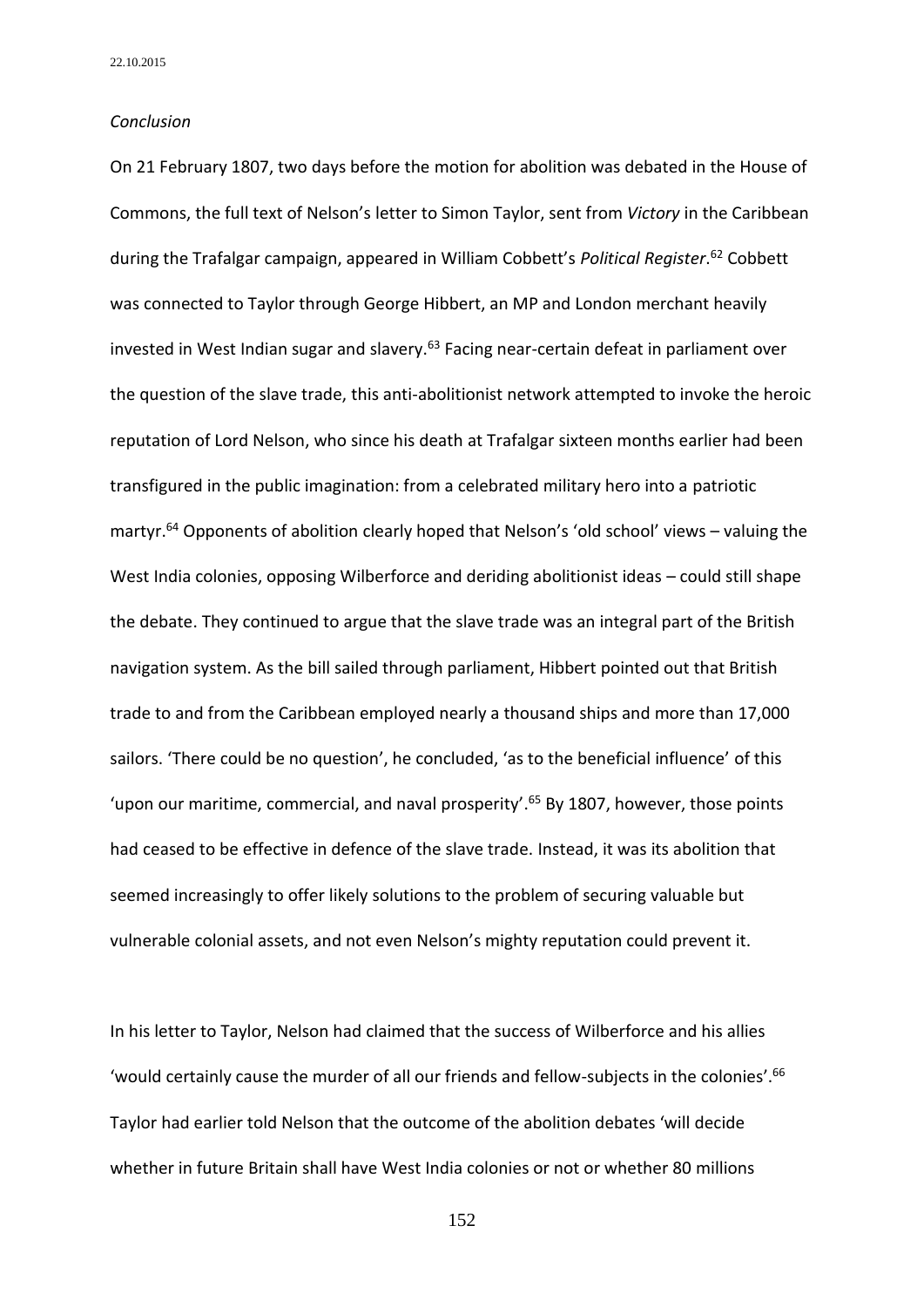sterling and the lives of all the white people in them are to be sacrificed'.<sup>67</sup> When the news of abolition finally reached the aged Taylor in Jamaica, he interpreted it as an act of betrayal and self-harm: the result of 'a madness persuading the minds of People at home' that would eventually 'annihilate the colonies' and 'most materially injure' the mother country.<sup>68</sup>

The ending of the slave trade did contribute to the economic decline of the sugar industry in the British Caribbean colonies, and it provided the context for new forms of slave resistance. But the apocalyptic visions of the anti-abolitionists did not materialise. Deprived of new captive labourers from Africa, most planters failed to find effective ways to encourage population growth and resorted instead to extracting as much labour as possible from their dwindling workforce. In Jamaica, the largest British sugar producer, they struggled to maintain pre-abolition levels of output, and by the end of the 1820s the Jamaican economy was in crisis, although this did not have the predicted effect of hurting metropolitan Britain, where industrialisation was in full flow and whose overseas trade and empire were expanding on other frontiers.<sup>69</sup> The post-war years witnessed a series of uprisings and protests in the British Caribbean led not by newly arrived Africans but by enslaved people who had been born in the colonies. These events demonstrated that it was not simply the slave trade but the institution of slavery itself that created conditions for social unrest, and they influenced the debates that led to the ending of slavery in the empire during the 1830s.<sup>70</sup> None of those outcomes had been foreseen or desired by members of parliament when they voted to end the slave trade. They hoped that they were strengthening the slave system in a valued branch of the British empire, and it was only with hindsight that the Abolition Act of 1807 came to be understood as a step on the road to full emancipation.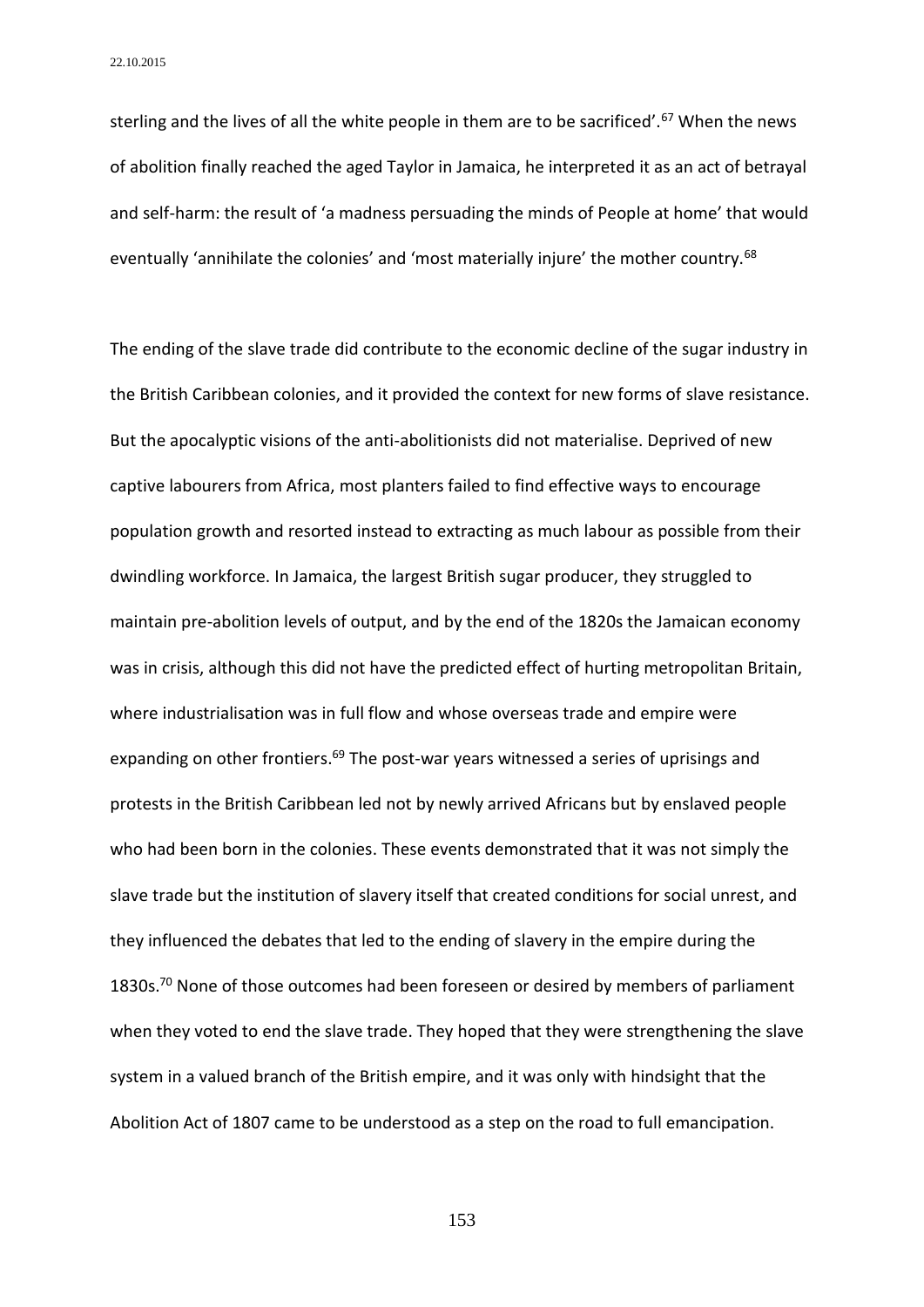Historians of abolition have long debated whether parliament ended the British slave trade for moral or economic reasons. One of the questions at stake in these discussions is whether Britain abolished the trade out of altruism or because it seemed somehow to be in the national interest.<sup>71</sup> In fact, contemporaries did not tend to make much of a distinction. Legislators and administrators accepted the immorality of human trafficking but required reassurance that abolishing it would not undermine the nation's economic and maritime strength. For a time anti-abolitionists made effective use of arguments based around entrenched blue-water principles, pointing out that the power of the navy and the defence of British liberties at home depended on the financial and maritime contributions of colonial commerce, including the slave trade. But revolution in the French Caribbean and the achievement of British naval mastery helped abolitionists to present the end of the slave trade as a safe measure, one which they claimed would shore up, rather than upset, the relationship between the slave colonies and the British metropole. Abolition was possible in 1807 because it was a popular measure, not just with the public but within elite circles. It passed through parliament thanks to the effective marshalling of religious, humanitarian and pragmatic arguments, under a sympathetic ministry, at a time when a unilateral reform appeared to offer no obvious threat to British interests and when fear of insurrection underlined the desirability of reform. It makes sense, therefore, as Philip Morgan remarks, to see the ending of the slave trade as a consequence of 'a coalescence of interests and ideology rather than as a triumph of ideology over interests'. $72$ 

The debate over the ending of the slave trade was defined in large part by blue-water ideals about maritime colonial trade and the national interest that had developed since the seventeenth century. These principles retained their power into the nineteenth century in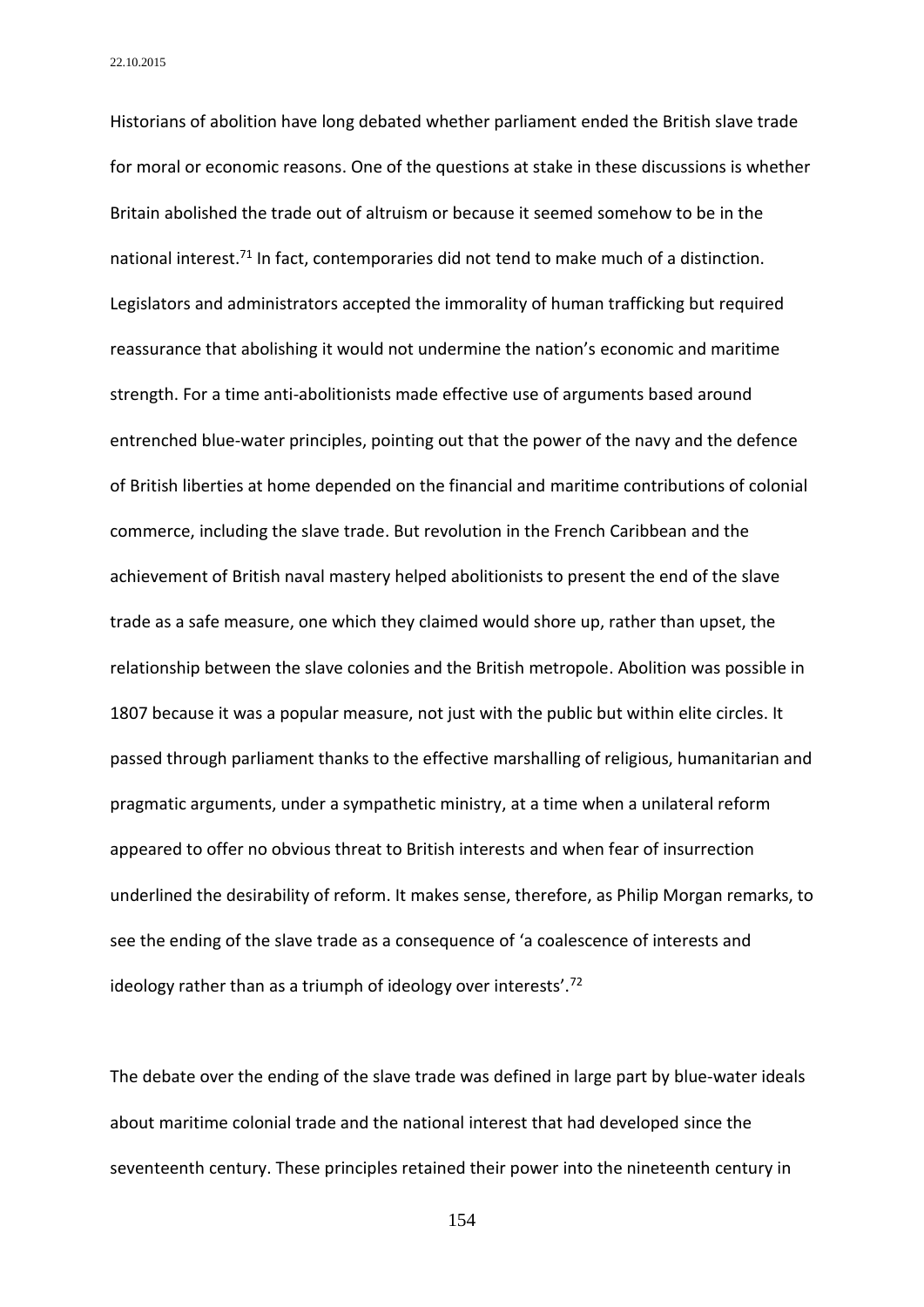ways that sometimes provided a common grammar of understanding to competing British points of view on the slave trade, part of the intricate set of discursive overlaps that, as Swaminathan has noted, are easy to miss within a hostile dialectic.<sup>73</sup> The old British Atlantic system of colonial preference and Navigation Acts remained in place in 1807, and although some abolitionist campaigners took a more radical and principled stance, the men who engineered the passage of the Abolition Act through parliament sought to reform the old empire, not to destroy it. Moreover, the abolition of the slave trade became a feasible prospect thanks in part to the success of the old navigation system and the pursuit of bluewater British war aims. What Duffy calls a 'naval Armageddon' – in which the Royal Navy confiscated the colonies, choked the commerce and crushed the sea-power of Britain's European rivals – brought 'a decisive end to an era of 250 years of European maritime imperial rivalry' and the beginning of a definitive British global ascendency, allowing Britain to take the lead on abolition.<sup>74</sup> Therefore one of the unforeseen consequences of Nelson's 'endeavour to serve the public' during the wars with France was to provide conditions conducive to the eventual success of Wilberforce and his 'doctrine', something he did not hope for, but which remain part of his legacy nonetheless.

Some of the research presented in this chapter was funded by an AHRC Early Career Fellowship, held at the University of Southampton between 2011 and 2012 (Ref.: AH/I027290/1). The author is grateful to Roger Knight for advice about Nelson's correspondence and to John McAleer for his comments on earlier versions of the chapter.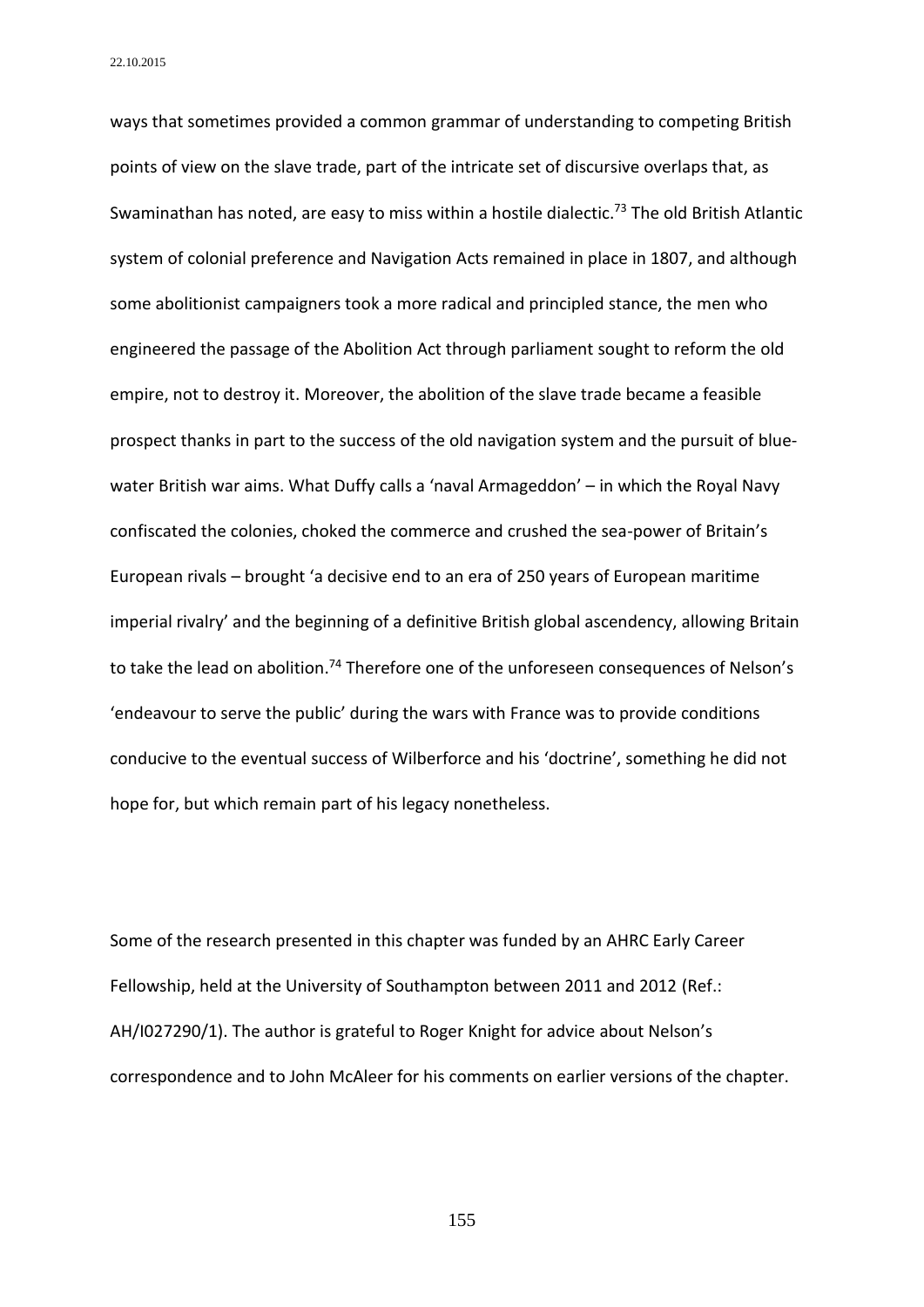$\overline{a}$ 

<sup>1</sup> Horatio Nelson to Simon Taylor, HMS *Victory* off Martinique, 11 June 1805, printed in John Knox Laughton, ed., *The Naval Miscellany* (London, 1902), I, pp. 438–9. Another version, redacting the reference to Wilberforce, appears in Nicholas Harris Nicolas, ed., *The Dispatches and Letters of Vice Admiral Lord Viscount Nelson*, 7 vols (London, 1844–46), VI, pp. 450–1. On Taylor, see Richard B. Sheridan, 'Simon Taylor, Sugar Tycoon of Jamaica, 1740–1813', *Agricultural History* 45 (1971), 285–96.

<sup>2</sup> Roger Knight, 'Pursuing Nelson', *The RUSI Journal* 151 (2006), 70. Nelson's first long sea voyage, at the age of 12, was to the West Indies in a merchant ship. He spent many of his formative years in the Royal Navy in the region, and in 1787 married Frances Nisbet, niece of a Nevis sugar planter. Roger Knight, *The Pursuit of Victory: The Life and Achievement of Horatio Nelson* (London, 2006), pp. 26–7, 43–117. See also the chapter by Siân Williams in this volume. In 1796 Nelson wrote to his old naval patron, William Locker, expressing displeasure about Wilberforce 'meddling again with the slave trade'. Nelson to Locker, HMS *Agamemnon*, Genoa Mole, 4 March 1796, in Nicolas, ed., *Dispatches and Letters*, II, p. 131. <sup>3</sup> See N. A. M. Rodger, *The Command of the Ocean: A Naval History of Britain, 1649–1815* (London, 2004); Daniel A. Baugh, 'Great Britain's "Blue-Water" Policy, 1689–1815', *The International History Review* 10 (1988), 33–58; Baugh, 'Maritime Strength and Atlantic Commerce: The Uses of "a Grand Marine Empire"', in Lawrence Stone, ed., *An Imperial State at War: Britain from 1689 to 1815* (London, 1994), pp. 185–223.

<sup>4</sup> Kathleen Wilson, 'Empire, Trade and Popular Politics in Mid-Hanoverian Britain: The Case of Admiral Vernon', *Past and Present* 121 (1988), 74–109; David Armitage, *The Ideological Origins of the British Empire* (Cambridge, 2000).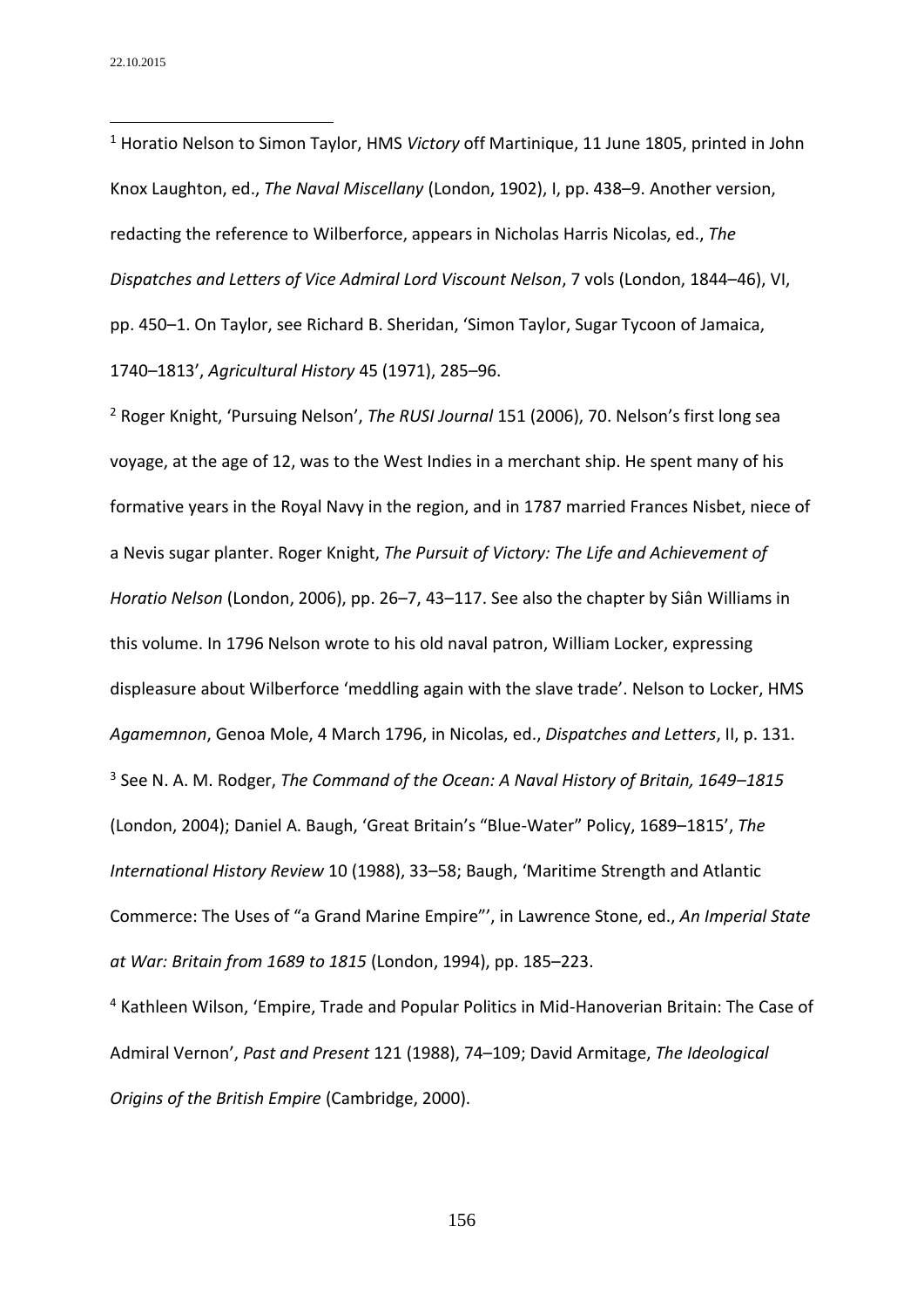<sup>5</sup> For Atlantic perspectives on the American Revolution, see Eliga Gould, *The Persistence of Empire: British Political Culture in the Age of the American Revolution* (Chapel Hill, NC, 2000); Stephen Conway, *The British Isles and the American War of Independence* (Oxford, 2000). On British thinking about empire in the aftermath of the American War, see P. J. Marshall, 'Britain Without America – A Second Empire?', in P. J. Marshall, ed., *The Oxford History of the British Empire: Volume 2. The Eighteenth Century* (Oxford, 1998), pp. 576–95; Christopher L. Brown, *Moral Capital: Foundations of British Abolitionism* (Chapel Hill, NC, 2006).

<sup>6</sup> For examples, see Roger Anstey, *The Atlantic Slave Trade and British Abolition, 1760–1810*  (Atlantic Highlands, NJ, 1975); David Brion Davis, *The Problem of Slavery in the Age of Revolution, 1770–1823* (1975; Oxford, 1999); Seymour Drescher, *Capitalism and Antislavery: British Mobilisation in Comparative Perspective* (New York, 1987); John Oldfield, *Popular Politics and British Antislavery: The Mobilisatition of Public Opinion Against the Slave Trade, 1787–1807* (Manchester, 1995).

<sup>7</sup> David Lambert, *White Creole Culture, Politics and Identity during the Age of Abolition* (Cambridge, 2005). David Beck Ryden, *West Indian Slavery and British Abolition, 1783–1807*  (Cambridge, 2009); Srividhya Swaminathan, *Debating the Slave Trade: Rhetoric of British National Identity, 1759–1815* (Farnham, 2009).

<sup>8</sup> See Claudius Fergus, '"Dread of Insurrection': Abolitionism, Security, and Labor in Britain's West Indian Colonies, 1760–1823', *William and Mary Quarterly*, 3rd series, 66 (2009), 757– 80; Gelien Matthews, *Caribbean Slave Revolts and the British Abolitionist Movement* (Baton Rouge, LA, 2006).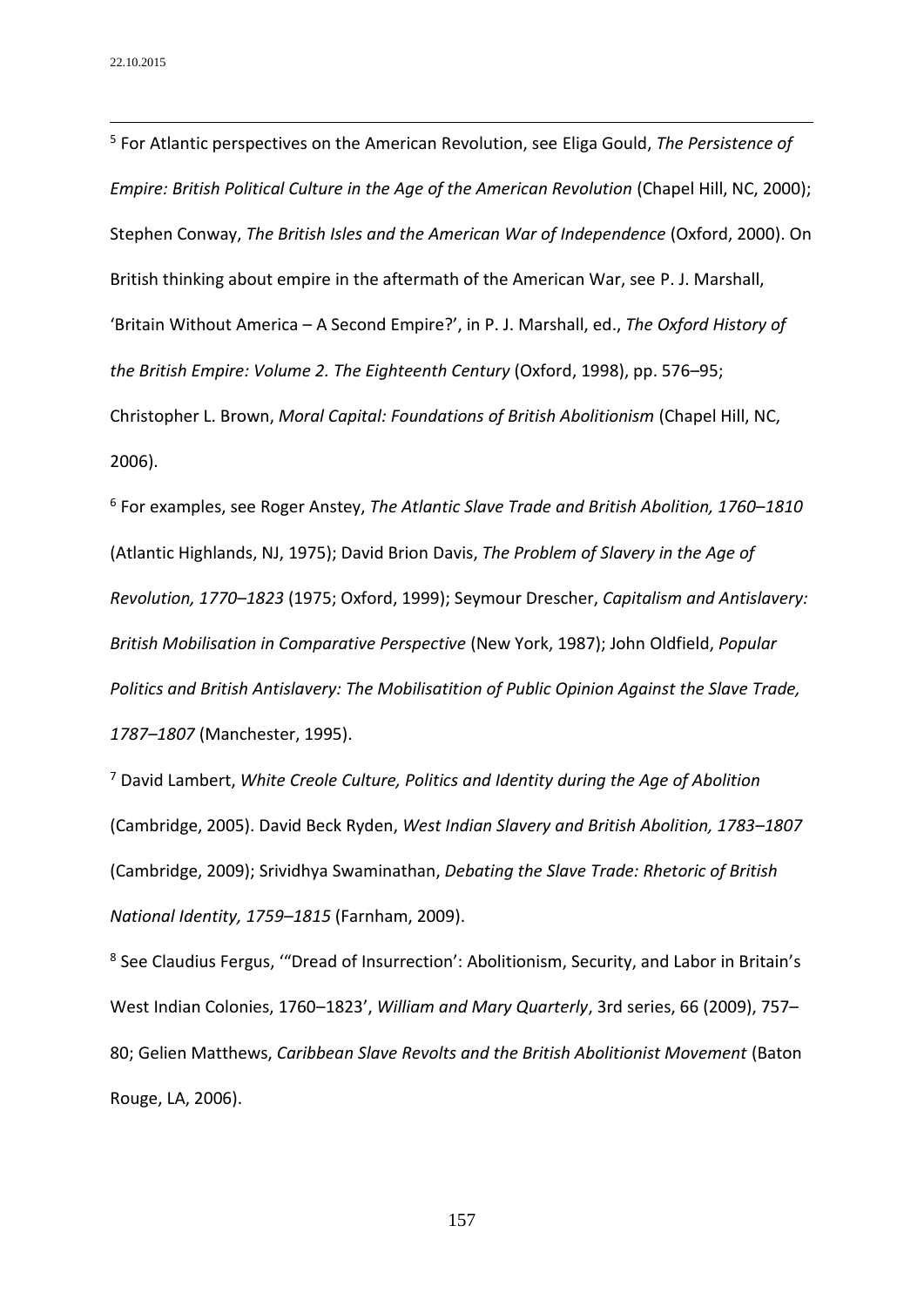<sup>9</sup> Steve Pincus, 'Rethinking Mercantilism: Political Economy, the British Empire, and the Atlantic World in the Seventeenth and Eighteenth Centuries', *William and Mary Quarterly*, 3rd series, 69 (2012), 34.

<sup>10</sup> Kathleen Wilson, *The Island Race: Englishness, Empire and Gender in the Eighteenth* 

*Century* (London, 2002), p. 15.

<sup>11</sup> Baugh, 'Maritime Strength and Atlantic Commerce', p. 186. See also Stephen Conway,

'Empire, Europe and British Naval Power', in David Cannadine, ed., *Empire, the Sea and* 

*Global History: Britain's Maritime World, c.1763–c.1840* (Basingstoke, 2007), pp. 22–40.

<sup>12</sup> Quoted in Conway, 'Empire, Europe and British Naval Power', p. 35.

<sup>13</sup> Baugh, 'Maritime Strength and Atlantic Commerce', p. 192.

<sup>14</sup> Jacob M. Price, 'The Imperial Economy, 1700–1776', in Marshall, ed., *Oxford History of the British Empire*, p. 78.

<sup>15</sup> Rodger, *Command of the Ocean*, p. 180.

<sup>16</sup> Quoted in Rodger, *Command of the Ocean*, p. 180.

<sup>17</sup> Baugh, 'Maritime Strength and Atlantic Commerce', p. 203.

<sup>18</sup> See Linda Colley, *Britons: Forging the Nation, 1707–1837* (New Haven, CT, 1992); Baugh, 'Great Britain's "Blue-Water" Policy'.

<sup>19</sup> N. A. M. Rodger, 'Sea-Power and Empire, 1688–1793', in Marshall, ed., *Oxford History of the British Empir*e, pp. 170, 175–6; Rodger, *Command of the Ocean*, pp. 302, 319; Baugh, 'Maritime Strength and Atlantic Commerce', p. 196.

<sup>20</sup> John Brewer, *The Sinews of Power: War Money and the English State, 1688-1783* (London, 1989); François Crouzet, 'The British Economy at the Time of Trafalgar: Strengths and Weaknesses', in David Cannadine, ed., *Trafalgar in History: A Battle and its Afterlife* (Basingstoke, 2006), p. 7. See also Martin Daunton, 'The Fiscal-Military State and the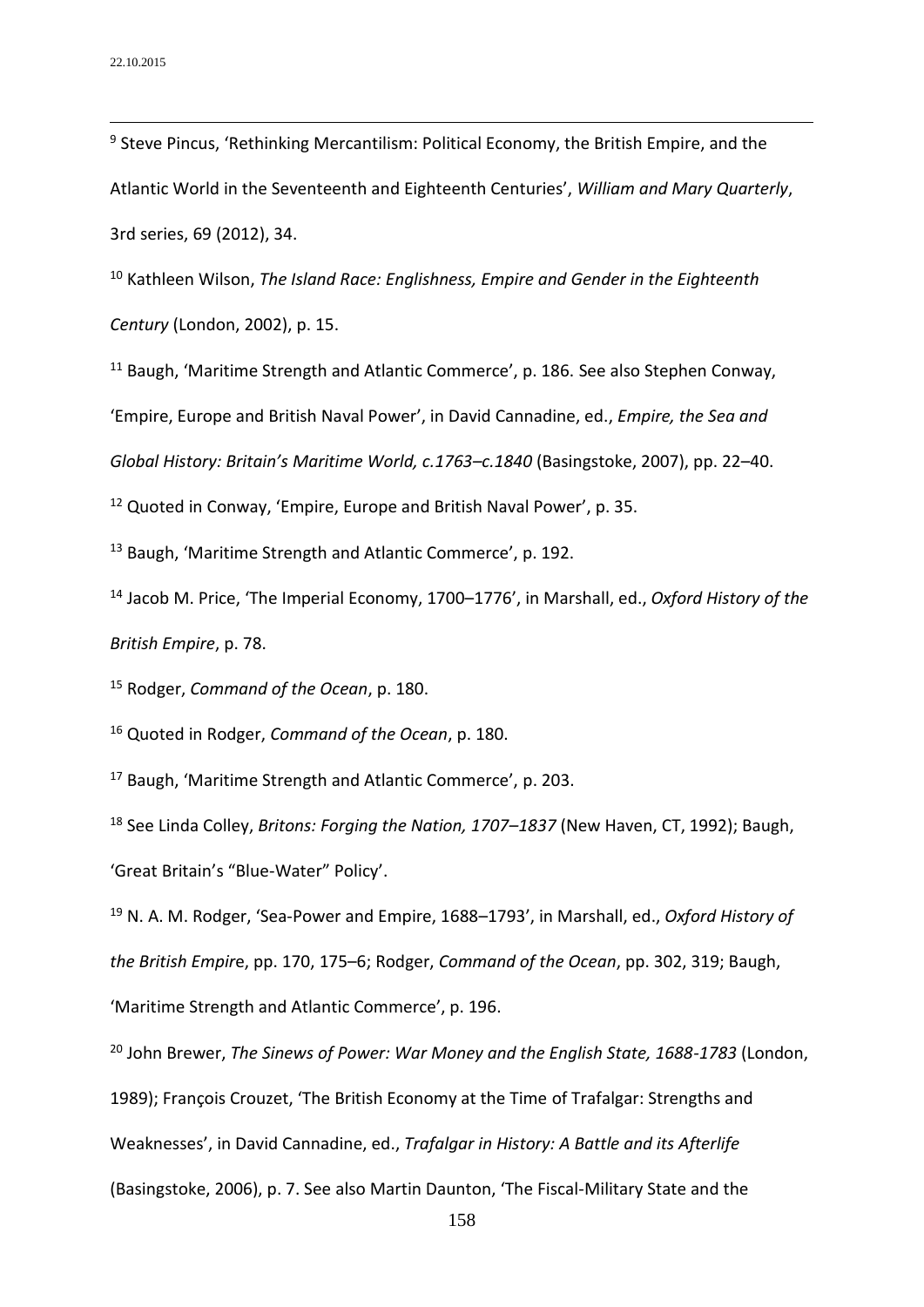Napoleonic Wars: Britain and France Compared', in Cannadine, ed., *Trafalgar in History*, p. 19.

<sup>21</sup> See Price, 'Imperial Economy', figures at p. 81.

<sup>22</sup> Michael Duffy, *Soldiers, Sugar, and Seapower: The British Expeditions to the West Indies and the War Against Revolutionary France* (Oxford, 1987), pp. 15–16; John McCusker, 'The Economy of the British West Indies, 1763–1790', in John McCusker, *Essays in the Economic History of the Atlantic World* (London, 1997), p. 316.

<sup>23</sup> See Andrew Jackson O'Shaughnessy, *An Empire Divided: The American Revolution and the British Caribbean* (Philadelphia, PA, 2000), p. 208; Michael Duffy, 'World-Wide War and British Expansion, 1793–1815', in Marshall, ed., *Oxford History of the British Empire*, p. 190. <sup>24</sup> Bryan Edwards, *The History, Civil and Commercial of the British Colonies in the West Indies: Third Edition, with Considerable Additions*, 3 vols (London, 1801), III, p. 433.

<sup>25</sup> Nelson to William Marsden, Esq, Admiralty, 12 June 1805, in Nicolas, ed., *Dispatches and Letters*, VI, p. 453.

<sup>26</sup> Nelson to Taylor, 11 June 1805, in Laughton, ed., *The Naval Miscellany*, I, pp. 438–9. <sup>27</sup> See 'Voyages: The Transatlantic Slave-Trade Database', http://www.slavevoyages.org [accessed 12 January 2015]. On 'seasoning', see Vincent Brown, *The Reaper's Garden: Death and Power in the World of Atlantic Slavery* (Cambridge, MA, 2008), pp. 49–51.

<sup>28</sup> 'Voyages Database'; J. R. Ward, 'The British West Indies in the Age of Abolition, 1748-1815', in Marshall, ed., *Oxford History of the British Empire*, p. 433.

<sup>29</sup> See Trevor Burnard, "'Prodigious Riches": The Wealth of Jamaica before the American Revolution', *Economic History Review* 54 (2001), 506–24; Justin Roberts, *Slavery and the Enlightenment in the British Atlantic, 1750–1807* (Cambridge, 2013).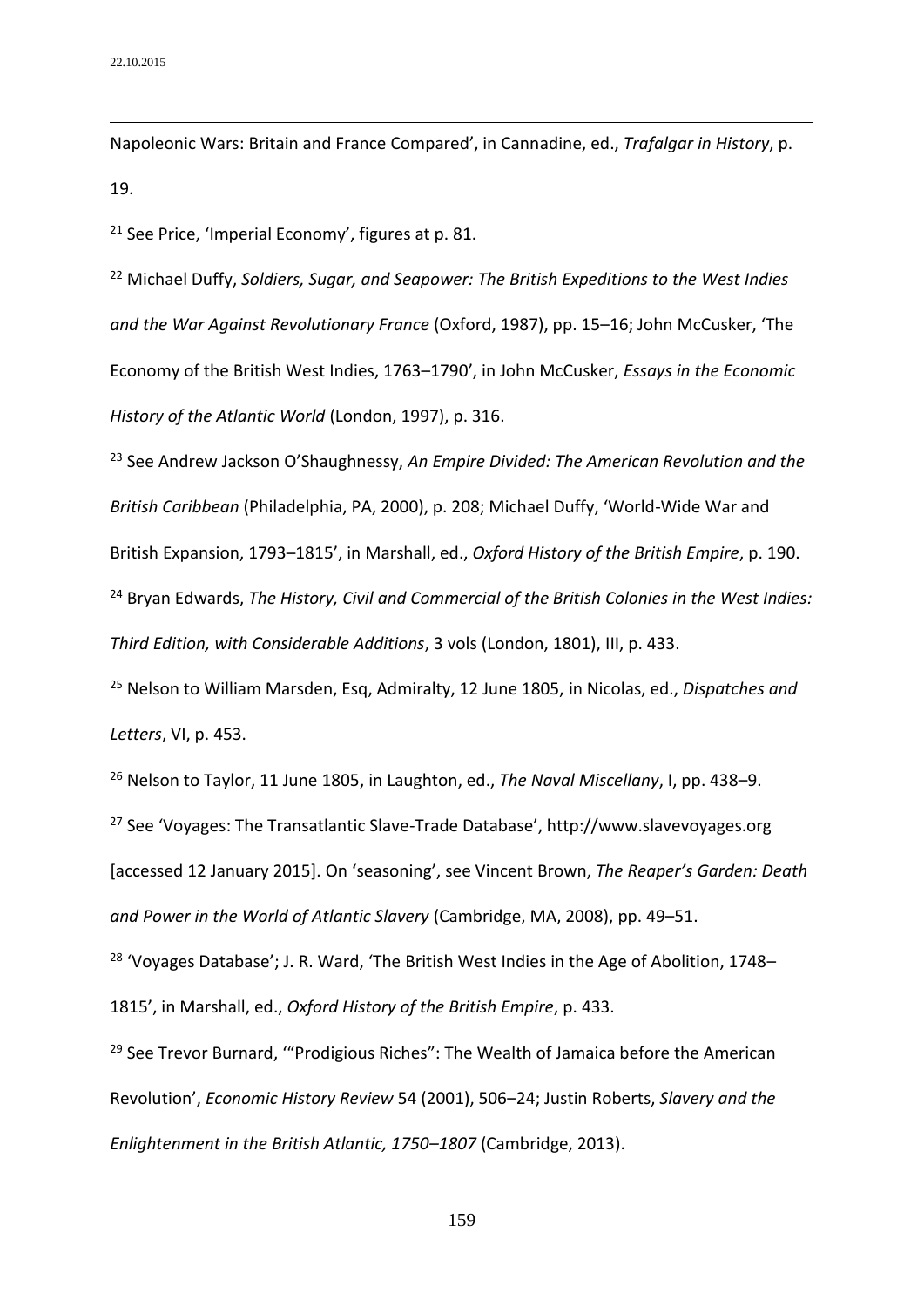<sup>30</sup> Thousands of enslaved people were involved in the fighting during the Jamaican revolt, usually referred to as Tacky's revolt after one of the leaders. It was, according to Trevor Burnard, the biggest single shock to the British imperial system before the American Revolution. Trevor Burnard, *Mastery, Tyranny, and Desire: Thomas Thistlewood and his Slaves in the Anglo-Jamaican World* (Chapel Hill, NC, 2004), pp. 10, 170–1.

<sup>31</sup> Duffy, *Soldiers, Sugar and Seapower*, p. 3.

<sup>32</sup> For an overview of proslavery arguments in this period see Swaminathan, *Debating the Slave Trade*, pp. 191–203.

<sup>33</sup> On the arguments of this period and British attitudes towards slavery, see Swaminathan, *Debating the Slave Trade*; Brown, *Moral Capital*.

<sup>34</sup> Bryan Edwards, *The History Civil and Commercial of the British Colonies in the West Indies*, 2 vols (London, 1793), II, p. 35.

<sup>35</sup> William Cobbett, *Parliamentary History* 32 (1796), col. 751.

<sup>36</sup> Michael Taylor, 'Conservative Political Economy and the Problem of Colonial Slavery,

1823–1833', *The Historical Journal* 57 (2014), 992.

<sup>37</sup> Anon., *Observations on Slavery and the Consumption of the Produce of the West India Islands* (London, 1792), p. 4.

<sup>38</sup> Nugent Papers, National Library of Jamaica, Kingston, Jamaica, MS72 (NLJ), 'Calculations of Mr Simon Taylor'.

<sup>39</sup> Taylor to George Hibbert, Kingston, 11 May 1798, Taylor Family Papers, Institute of Commonwealth Studies Library, London (ICS), I/B/21.

<sup>40</sup> William Beckford, *A Descriptive Account of the Island of Jamaica Island*, 2 vols (London,

1790), II, pp. 315–16.

<sup>41</sup> Edwards, *History* (1793), I, p. iii; II, pp. 365–6, 375.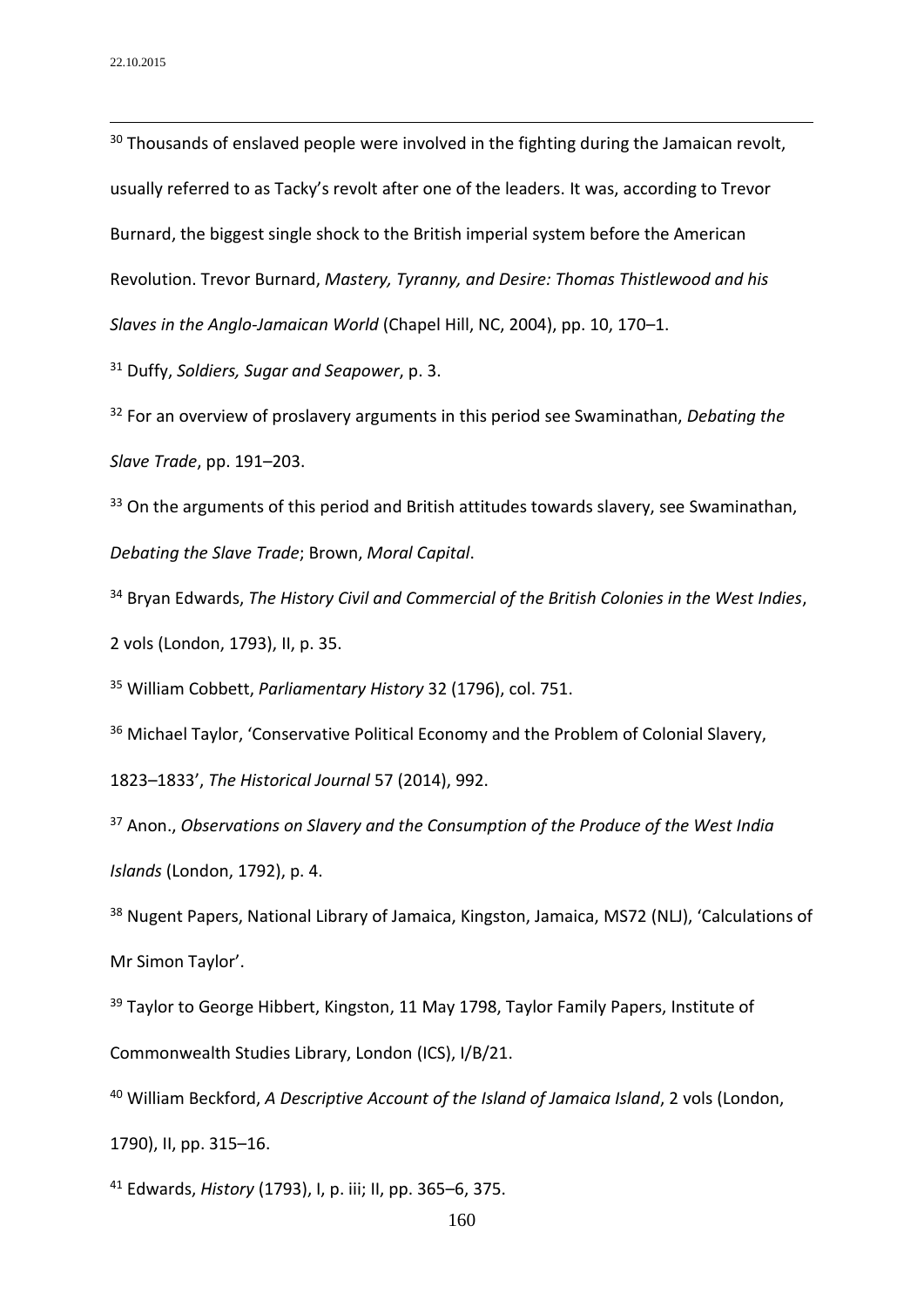<sup>42</sup> *Political Register*, 7 July 1804, col. 11; 18 January 1806, cols 65–6; 16 February 1805, cols 225, 237.

<sup>43</sup> For trade figures, see Seymour Drescher, *Econocide: British Slavery in the Era of Abolition* (1977; Chapel Hill, NC, 2010), p. 21.

<sup>44</sup> 'Minutes of Evidence on the Slave Trade', *House of Commons Sessional Papers*, vol. 72

(1790), Part 2, pp. 404–80.

<sup>45</sup> Michael W. McCahill, ed., *The Correspondence of Stephen Fuller, 1788–1795: Jamaica, The West India Interest at Westminster and the Campaign to Preserve the Slave Trade* (London, 2014), pp. 134, 136–7.

<sup>46</sup> Anon, *The Slave Trade Indispensable: In Answer to the Speech of William Wilberforce, Esq. On the 13th of May, 1789. By a West India Merchant* (London, 1790), pp. 15–16; 'Minutes of Evidence', pp. 469–70.

 On the political impact of the French Revolution, see Anstey, *Atlantic Slave Trade*, pp. –8; Davis, *Problem of Slavery*, p. 437; Swaminathan, *Debating the Slave Trade*, p. 198. Duffy, *Soldiers, Sugar and Seapower*, pp. 370, 374–5; Cobbett, *Parliamentary History* 32 (1796), col. 752.

<sup>49</sup> Quoted in Duffy, *Soldiers, Sugar and Seapower*, p. 371.

<sup>50</sup> Cobbett, *Parliamentary History*, 32 (1796), cols 751–3.

<sup>51</sup> Cobbett, *Parliamentary History*, 29 (1792), cols 1143–4; 32 (1796), cols 894–5.

<sup>52</sup> Cobbett, *Parliamentary History*, 28 (1791), cols 55–7. For defences of the slave trade as a nursery of seamen, see Anon, *Slave Trade Indispensable*, p. 67; 'Minutes of Evidence', p. 476. <sup>53</sup> On the abolition of the trade to foreign and conquered territories, see Davis, *Problem of Slavery*, pp. 442–4; Anstey, *Atlantic Slave Trade*, pp. 346–57, 364–76.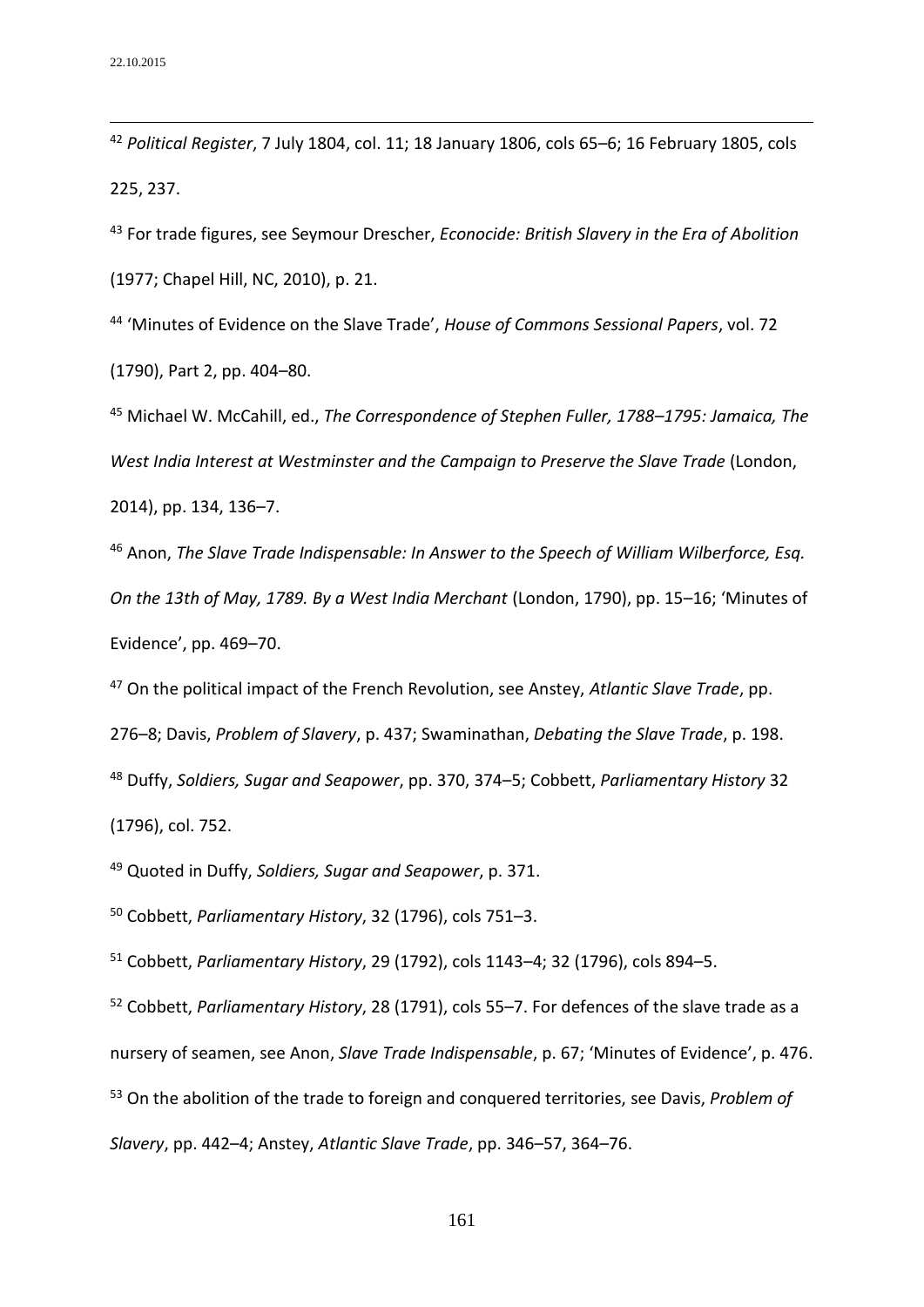<sup>54</sup> James Ramsay, *An Essay on the Treatment and Conversion of African Slaves in the British Sugar Colonies* (London, 1784), quote at p. 293.

<sup>55</sup> For an overview of the expedition and of the Haitian Revolution, see Laurent Dubois, *Avengers of the New World: The Story of the Haitian Revolution* (Cambridge, MA, 2004), especially pp. 251–301.

<sup>56</sup> James Stephen, *The Crisis of the Sugar Colonies; or, An Enquiry into the Objects and Probable Effects of the French Expedition to the West Indies; and their Connection with the Colonial Interests of the British Empire* (London, 1802), quotes at pp. 115, 120. On the influence of Stephen and new pragmatic abolitionist arguments, see John Oldfield, *Transatlantic Abolitionism in the Age of Revolution* (Cambridge, 2013), pp. 165–9.

<sup>57</sup> Philip Morgan, 'Ending the Slave Trade: A Caribbean and Atlantic Context', in Derek R. Peterson, ed., *Abolition and Imperialism in Britain, Africa, and the Atlantic (Athens, OH,* 2010), pp. 105–10.

<sup>58</sup> Stephen, *Crisis*, p. 121.

<sup>59</sup> Edward Cooke to George Nugent, Downing Street, London, 1 August 1804, NLJ. <sup>60</sup> Camden to Nugent, Downing Street, 9 February 1805, NLJ; *Substance of the Debates on the Bill for Abolishing the Slave Trade* (London, 1808), pp. 14, 20.

<sup>61</sup> Ryden, *West Indian Slavery*, p. 257; *Substance of the Debates*, p. 3; Anstey, *Atlantic Slave Trade*, p. 396.

<sup>62</sup> *Political Register*, 21 February 1807, col. 296. Curiously, Cobbett chose to redact the name 'Wilberforce' from Nelson's diatribe, perhaps conscious of the sensitivities that he could arouse by the posthumous publication of a private letter in a public debate.

<sup>63</sup> Hibbert to Taylor, London, 1 August 1804, ICS, XVII/A/55.

<sup>64</sup> See Knight, *Pursuit of Victory*, pp. 525–58.